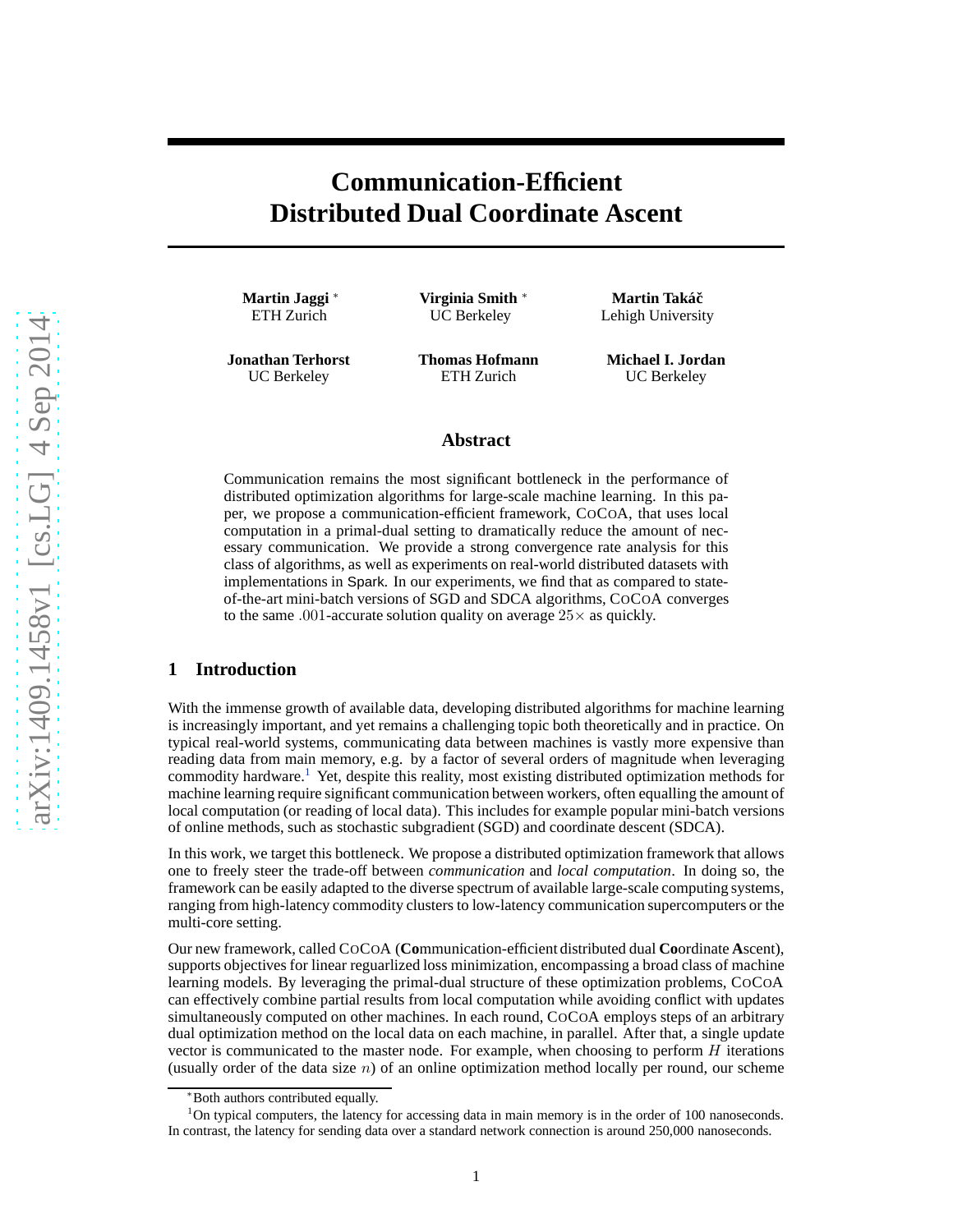saves a factor of  $H$  in terms of communication compared to the corresponding naive distributed update scheme (i.e., updating a single point before communication). When processing the same number of datapoints, this is clearly a dramatic savings.

Our theoretical analysis in Section [4](#page-3-0) shows that this significant reduction in communication cost comes with only a very moderate increase in the amount of total computation, in order to reach the same optimization accuracy. The theory shows in general that the distributed COCOA framework will inherit the convergence rate of the internally-used local optimization method. When using SDCA (randomized dual coordinate ascent) as the local optimizer and assuming smooth losses, this convergence rate is geometric.

In practice, our experiments with the method implemented on the fault-tolerant Spark platform<sup>[2](#page-1-0)</sup>  $[ZCD+12]$  $[ZCD+12]$  confirm both the clock time performance and huge communication savings of the proposed method on a variety distributed datasets. Our experiments consistently show order of magnitude gains over traditional mini-batch methods of both SGD and SDCA, and significant gains over the faster but theoretically less justified local SGD methods.

**Related Work.** As we discuss below (Section [5\)](#page-4-0), our approach is distinguished from recent work on parallel and distributed optimization [\[Yan13,](#page-9-1) [YZJL13,](#page-9-2) [TBRS13,](#page-9-3) [NRRW11,](#page-8-0) [ZWSL10,](#page-9-4) [BKBG11,](#page-8-1) [MRT14,](#page-8-2) [NC13\]](#page-8-3) in that we provide a general framework for improving the communication efficiency of *any* dual optimization method. Further, to the best of our knowledge, our work is the first to analyze the convergence rate for an algorithm with this level of communication efficiency, without making data-dependent assumptions. The presented analysis covers the case of smooth losses, but should also be extendable to the non-smooth case. Existing methods using mini-batches [\[TBRS13,](#page-9-3) [Yan13,](#page-9-1) [TRS14\]](#page-9-5) are closely related, though our algorithm makes significant improvements by immediately applying all updates locally while they are processed, a scheme that is not considered in the classic mini-batch setting. This intuitive modification results in dramatically improved empirical results and also strengthens our theoretical convergence rate. More precisely, the convergence rate shown here only degrades with the number of workers  $K$ , instead of with the significantly larger mini-batch-size (typically order  $n$ ) in the case of mini-batch methods.

Our method builds on a closely related recent line of work of [\[Yan13,](#page-9-1) [YZJL13,](#page-9-2) [YHCL10,](#page-9-6) [YHCL12\]](#page-9-7). We generalize the algorithm of [\[Yan13,](#page-9-1) [YZJL13\]](#page-9-2) by allowing the use of arbitrary (dual) optimization methods as the local subroutine within our framework. In the special case of using coordinate ascent as the local optimizer, the resulting algorithm is very similar, though with a different computation of the coordinate updates. Moreover, we provide the first theoretical convergence rate analysis for such methods, without making strong assumptions on the data.

The proposed COCOA framework in its basic variant is entirely free of tuning parameters or learning rates, in contrast to SGD-based methods. The only choice to make is the selection of the internal local optimization procedure, steering the desired trade-off between communication and computation. When choosing a primal-dual optimizer as the internal procedure, the duality gap readily provides a fair stopping criterion and efficient accuracy certificates during optimization.

**Paper Outline.** The rest of the paper is organized as follows. In Section [2](#page-1-1) we describe the problem setting of interest. Section [3](#page-2-0) outlines the proposed framework, COCOA, and the convergence analysis of this method is presented in Section [4.](#page-3-0) We discuss related work in Section [5,](#page-4-0) and compare against several other state-of-the-art methods empirically in Section [6.](#page-6-0)

## <span id="page-1-1"></span>**2 Setup**

A large class of methods in machine learning and signal processing can be posed as the minimization of a convex loss function of linear predictors with a convex regularization term:

<span id="page-1-2"></span>
$$
\min_{\mathbf{w}\in\mathbb{R}^d} \quad \left[ P(\mathbf{w}) := \frac{\lambda}{2} \|\mathbf{w}\|^2 + \frac{1}{n} \sum_{i=1}^n \ell_i(\mathbf{w}^T \mathbf{x}_i) \right],\tag{1}
$$

<span id="page-1-0"></span> $2$  We plan to release our code to be used with the open-source machine-learning library of Spark, [MLlib](http://spark.apache.org/mllib/).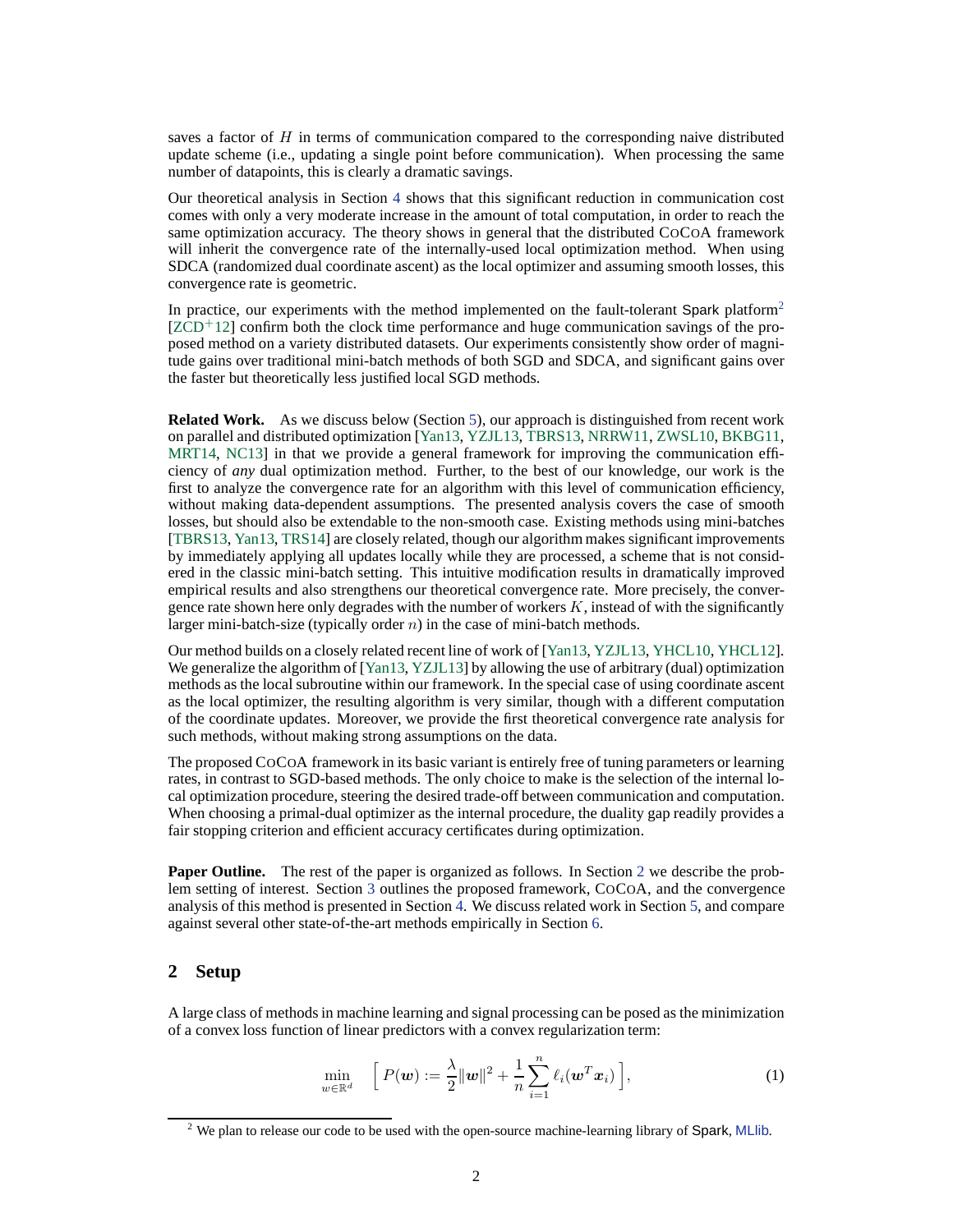Here the data training examples are real-valued vectors  $\bm{x}_i \in \mathbb{R}^d;$  the loss functions  $\ell_i, i=1,\ldots,n$ are convex and depend possibly on labels  $y_i \in \mathbb{R}$ ; and  $\lambda > 0$  is the regularization parameter. Using the setup of [\[SSZ13\]](#page-8-4), we assume the regularizer is the  $\ell_2$ -norm for convenience. Examples of this class of problems include support vector machines, as well as regularized linear and logistic regression, ordinal regression, and others.

The most popular method to solve problems of the form [\(1\)](#page-1-2) is the *stochastic subgradient method* (SGD) [\[RM51,](#page-8-5) [Bot10,](#page-8-6) [SSSSC10\]](#page-8-7). In this setting, SGD becomes an online method where every iteration only requires access to a single data example  $(x_i, y_i)$ , and the convergence rate is wellunderstood.

The associated conjugate *dual* problem of [\(1\)](#page-1-2) takes the following form, and is defined over one dual variable per each example in the training set.

<span id="page-2-1"></span>
$$
\max_{\boldsymbol{\alpha} \in \mathbb{R}^n} \quad \left[ D(\boldsymbol{\alpha}) := -\frac{\lambda}{2} \|A\boldsymbol{\alpha}\|^2 - \frac{1}{n} \sum_{i=1}^n \ell_i^*(-\alpha_i) \right],\tag{2}
$$

where  $\ell_i^*$  is the conjugate (Fenchel dual) of the loss function  $\ell_i$ , and the data matrix  $A \in \mathbb{R}^{d \times n}$ collects the (normalized) data examples  $A_i := \frac{1}{\lambda n} x_i$  in its columns. The duality comes with the convenient mapping from dual to primal variables  $w(\alpha) := A\alpha$  as given by the optimality condi-tions [\[SSZ13\]](#page-8-4). For any configuration of the dual variables  $\alpha$ , we have the duality gap defined as  $P(\mathbf{w}(\alpha))$  –  $D(\alpha)$ . This gap is a computable certificate of the approximation quality to the unknown true optimum  $P(w^*) = D(\alpha^*)$ , and therefore serves as a useful stopping criteria for algorithms.

For problems of the form [\(2\)](#page-2-1), *coordinate descent* methods have proven to be very efficient, and come with several benefits over primal methods. In randomized *dual coordinate ascent* (SDCA), updates are made to the dual objective [\(2\)](#page-2-1) by solving for one coordinate completely while keeping all others fixed. This algorithm has been implemented in a number of software packages (e.g. LibLinear  $[HCL<sup>+</sup>08]$  $[HCL<sup>+</sup>08]$ ), and has proven very suitable for use in large-scale problems, while giving stronger convergence results than the primal-only methods (such as SGD), at the same iteration cost [\[SSZ13\]](#page-8-4). In addition to superior performance, this method also benefits from requiring no stepsize, and having a well-defined stopping criterion given by the duality gap.

## <span id="page-2-0"></span>**3 Method Description**

The CoCoA framework, as presented in Algorithm [1,](#page-2-2) assumes that the data  $\{(x_i, y_i)\}_{i=1}^n$  for a regularized loss minimization problem of the form  $(1)$  is distributed over K worker machines. We associate with the datapoints their corresponding dual variables  $\{\alpha_i\}_{i=1}^n$ , being partitioned between the workers in the same way. The core idea is to use the dual variables to efficiently merge the parallel updates from the different workers without much conflict, by exploiting the fact that they all work on disjoint sets of dual variables.

<span id="page-2-2"></span>**Algorithm 1:** COCOA: Communication-Efficient Distributed Dual Coordinate Ascent **Input**:  $T \ge 1$ , scaling parameter  $1 \le \beta_K \le K$  (default:  $\beta_K := 1$ ).

**Data**:  $\{(\overline{x_i}, y_i)\}_{i=1}^n$  distributed over K machines **Initialize:**  $\boldsymbol{\alpha}_{[k]}^{(0)} \leftarrow \boldsymbol{0}$  for all machines  $k$ , and  $\boldsymbol{w}^{(0)} \leftarrow \boldsymbol{0}$ **for**  $t = 1, 2, ..., T$ **for** all machines  $k = 1, 2, \ldots, K$  in parallel  $(\Delta \boldsymbol{\alpha}_{[k]}, \Delta \boldsymbol{w}_{k}) \leftarrow \text{LocalDualMETHOD}(\boldsymbol{\alpha}_{[k]}^{(t-1)})$  $\begin{pmatrix} (t-1)\ [k] \end{pmatrix}, \boldsymbol{w}^{(t-1)}$   $)$  $\boldsymbol{\alpha}^{(t)}_{[k]} \leftarrow \boldsymbol{\alpha}^{(t-1)}_{[k]} + \frac{\beta_K}{K} \Delta \boldsymbol{\alpha}_{[k]}$ **end** reduce  $\boldsymbol{w}^{(t)} \leftarrow \boldsymbol{w}^{(t-1)} + \frac{\beta_K}{K} \sum_{k=1}^K \Delta \boldsymbol{w}_k$ **end**

In each round, the K workers in parallel perform some steps of an arbitrary optimization method, applied to their local data. This internal procedure tries to maximize the dual formulation [\(2\)](#page-2-1), only with respect to their own local dual variables. We call this local procedure LOCALDUALMETHOD,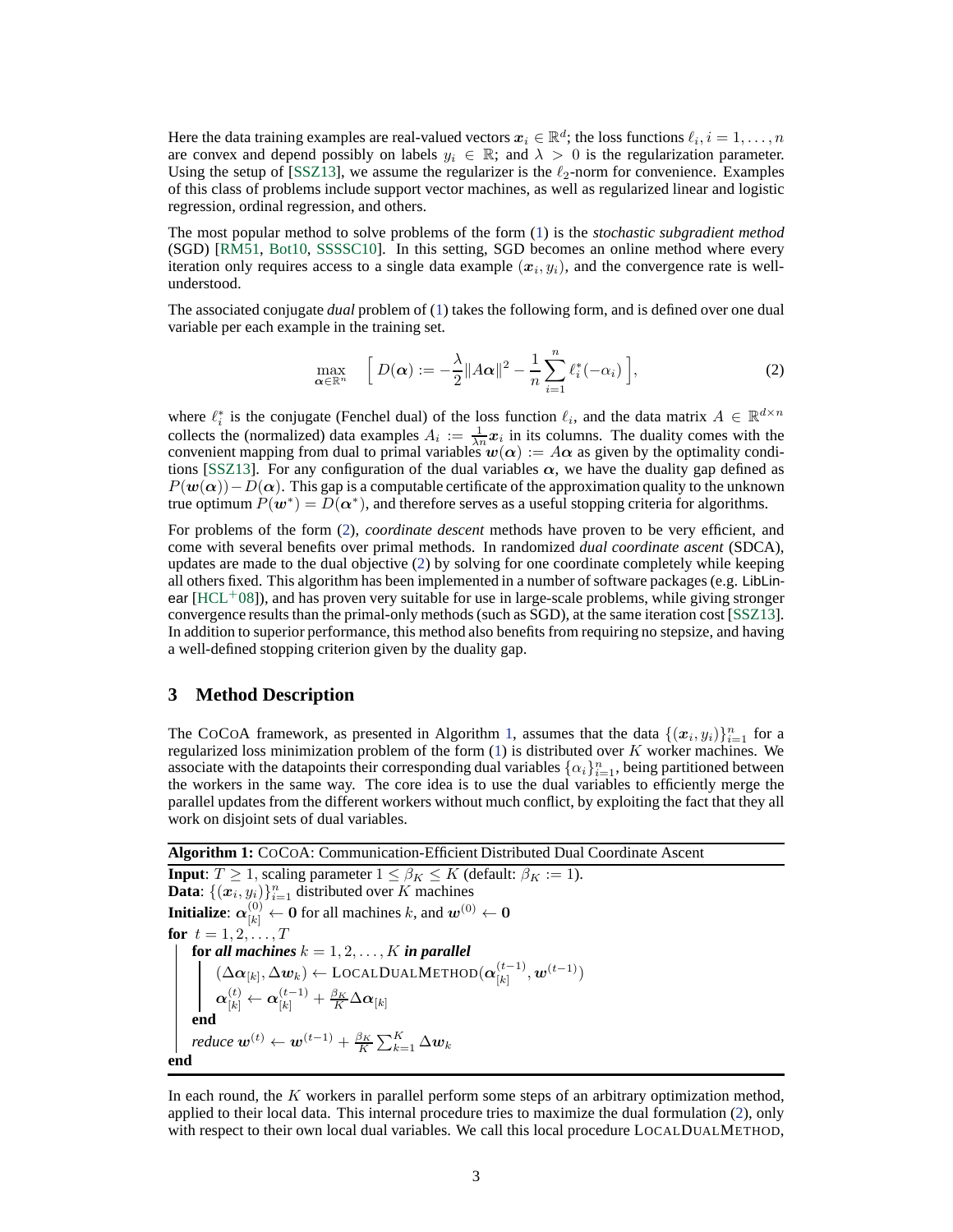as specified in the template Procedure [A.](#page-3-1) Our core observation is that the necessary information each worker requires about the state of the other dual variables can be very compactly represented by a single primal vector  $w \in \mathbb{R}^d$ , without ever sending around data or dual variables between the machines.

<span id="page-3-1"></span>**Procedure A:** LOCALDUALMETHOD: Dual algorithm for prob. [\(2\)](#page-2-1) on a single coordinate block  $k$ 

**Input**: Local  $\alpha_{[k]} \in \mathbb{R}^{n_k}$ , and  $w \in \mathbb{R}^d$  consistent with other coordinate blocks of  $\alpha$  s.t.  $w = A\alpha$ **Data**: Local  $\{(\mathbf{x}_i, y_i)\}_{i=1}^{n_k}$ **Output**:  $\Delta \alpha_{[k]}$  and  $\Delta w := A_{[k]} \Delta \alpha_{[k]}$ 

<span id="page-3-2"></span>**Procedure B:** LOCALSDCA: SDCA iterations for problem [\(2\)](#page-2-1) on a single coordinate block k

**Input**:  $H \geq 1$ ,  $\alpha_{[k]} \in \mathbb{R}^{n_k}$ , and  $w \in \mathbb{R}^d$  consistent with other coordinate blocks of  $\alpha$  s.t.  $w = A\alpha$ **Data**: Local  $\{(\boldsymbol{x}_i, y_i)\}_{i=1}^{n_k}$  $\textbf{Initialize: } \boldsymbol{w}^{(0)} \leftarrow \boldsymbol{w}, \ \overline{\Delta \alpha}_{[k]} \leftarrow \boldsymbol{0} \in \mathbb{R}^{n_k}$ **for**  $h = 1, 2, \ldots, H$ *choose*  $i \in \{1, 2, \ldots, n_k\}$  *uniformly at random* find  $\Delta \alpha$  maximizing  $-\frac{\lambda n}{2} || \boldsymbol{w}^{(h-1)} + \frac{1}{\lambda n} \Delta \alpha \, \boldsymbol{x}_i ||^2 - \ell_i^* (-(\alpha_i^{(h-1)} + \Delta \alpha))$  $\alpha_i^{(h)} \leftarrow \alpha_i^{(h-1)} + \Delta \alpha$  $(\Delta \alpha_{[k]})_i \leftarrow (\Delta \alpha_{[k]})_i + \Delta \alpha$  $\boldsymbol{w}^{(h)} \leftarrow \boldsymbol{w}^{(h-1)} + \frac{1}{\lambda n} \Delta \alpha \, \boldsymbol{x}_i$ **end Output**:  $\Delta \alpha_{[k]}$  and  $\Delta w := A_{[k]} \Delta \alpha_{[k]}$ 

Allowing the subroutine to process more than one local data example per round dramatically reduces the amount of communication between the workers. By definition, COCOA in each outer iteration only requires communication of a single vector for each worker, that is  $\Delta w_k \in \mathbb{R}^d$ . Further, as we will show in Section [4,](#page-3-0) COCOA inherits the convergence guarantee of any algorithm run locally on each node in the inner loop of Algorithm [1.](#page-2-2) We suggest to use randomized dual coordinate ascent (SDCA) [\[SSZ13\]](#page-8-4) as the internal optimizer in practice, as implemented in Procedure [B,](#page-3-2) and also used in our experiments.

**Notation.** In the same way the data is partitioned across the K worker machines, we write the dual variable vector as  $\alpha = (\alpha_{[1]}, \ldots, \alpha_{[K]}) \in \mathbb{R}^n$  with the corresponding coordinate blocks  $\alpha_{[k]} \in \mathbb{R}^{n_k}$ such that  $\sum_{k} n_k = n$ . The submatrix  $A_{[k]}$  collects the columns of A (i.e. rescaled data examples) which are available locally on the  $k$ -th worker. The parameter  $T$  determines the number of outer iterations of the algorithm, while when using an online internal method such as LOCALSDCA, then the number of inner iterations H determines the computation-communication trade-off factor.

## <span id="page-3-0"></span>**4 Convergence Analysis**

Considering the dual problem [\(2\)](#page-2-1), we define the local suboptimality on each coordinate block as:

$$
\varepsilon_{D,k}(\boldsymbol{\alpha}) := \max_{\hat{\boldsymbol{\alpha}}_{[k]} \in \mathbb{R}^{n_k}} D((\boldsymbol{\alpha}_{[1]},\ldots,\hat{\boldsymbol{\alpha}}_{[k]},\ldots,\boldsymbol{\alpha}_{[K]})) - D((\boldsymbol{\alpha}_{[1]},\ldots,\boldsymbol{\alpha}_{[k]},\ldots,\boldsymbol{\alpha}_{[K]})),
$$
(3)

that is how far we are from the optimum on block  $k$  with all other blocks fixed. Note that this differs from the global suboptimality max $_{\hat{\alpha}} D(\hat{\alpha}) - D((\alpha_{11}, \ldots, \alpha_{K)})$ .

<span id="page-3-3"></span>**Assumption 1** (Local Geometric Improvement of LOCALDUALMETHOD)**.** *We assume that there exists*  $\Theta \in [0, 1)$  *such that for any given*  $\alpha$ , LOCALDUALMETHOD *when run on block* k *alone returns a (possibly random) update*  $\Delta \alpha_{[k]}$  *such that* 

<span id="page-3-5"></span><span id="page-3-4"></span>
$$
\mathbf{E}[\epsilon_{D,k}((\boldsymbol{\alpha}_{[1]},\ldots,\boldsymbol{\alpha}_{[k-1]},\boldsymbol{\alpha}_{[k]}+\Delta \boldsymbol{\alpha}_{[k]},\boldsymbol{\alpha}_{[k+1]},\ldots,\boldsymbol{\alpha}_{[K]}))] \leq \Theta \cdot \epsilon_{D,k}(\boldsymbol{\alpha}). \tag{4}
$$

Note that this assumption is satisfied for several available implementations of the inner procedure LOCALDUALMETHOD, in particular for LOCALSDCA, as shown in the following Proposition.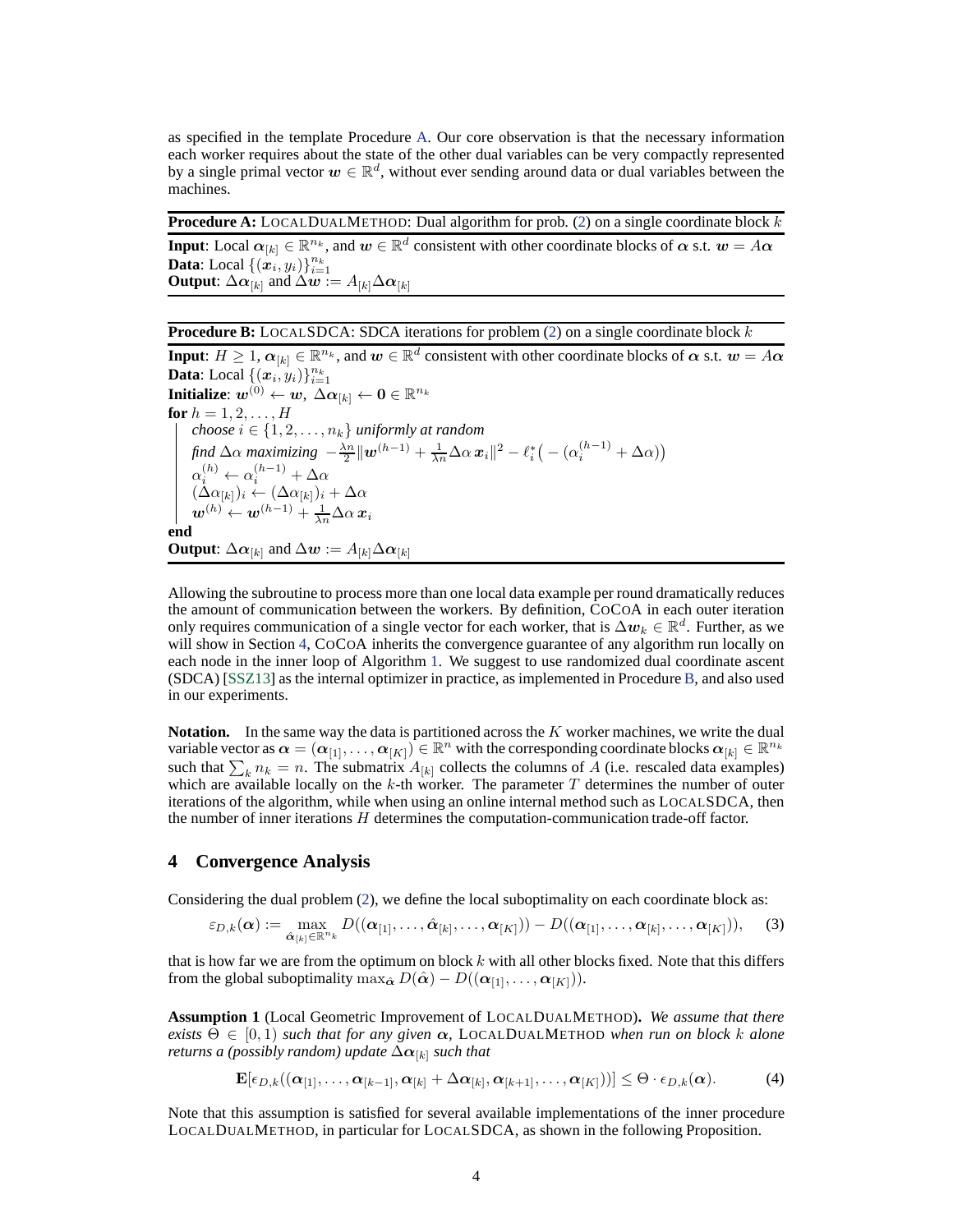<span id="page-4-5"></span>From here on, we assume that the input data is scaled such that  $||x_i|| \leq 1$  for all datapoints.

**Proposition 1.** Assume the loss functions  $\ell_i$  are  $(1/\gamma)$ -smooth. Then for using LOCALSDCA, *Assumption [1](#page-3-3) holds with*

<span id="page-4-4"></span>
$$
\Theta = \left(1 - \frac{\lambda n \gamma}{1 + \lambda n \gamma} \frac{1}{\tilde{n}}\right)^H.
$$
\n(5)

<span id="page-4-1"></span>*where*  $\tilde{n} := \max_k n_k$  *is the size of the largest block of coordinates.* 

**Theorem 2.** *Assume that Algorithm [1](#page-2-2) is run for* T *outer iterations on* K *worker machines, with the procedure* LOCALDUALMETHOD *having local geometric improvement*  $\Theta$ *, and let*  $\beta_K := 1$ *. Further, assume the loss functions*  $\ell_i$  *are*  $(1/\gamma)$ *-smooth. Then the following geometric convergence rate holds for the global (dual) objective:*

$$
\mathbf{E}[D(\boldsymbol{\alpha}^*) - D(\boldsymbol{\alpha}^{(T)})] \leq \left(1 - (1 - \Theta)\frac{1}{K}\frac{\lambda n\gamma}{\sigma + \lambda n\gamma}\right)^T \left(D(\boldsymbol{\alpha}^*) - D(\boldsymbol{\alpha}^{(0)})\right). \tag{6}
$$

*Here* σ *is any real number satisfying*

$$
\sigma \geq \sigma_{\min} := \max_{\boldsymbol{\alpha} \in \mathbb{R}^n} \lambda^2 n^2 \frac{\sum_{k=1}^K ||A_{[k]} \boldsymbol{\alpha}_{[k]}||^2 - ||A\boldsymbol{\alpha}||^2}{\|\boldsymbol{\alpha}\|^2} \geq 0. \tag{7}
$$

<span id="page-4-2"></span>**Lemma 3.** *If*  $K = 1$  *then*  $\sigma_{\min} = 0$ *. For any*  $K \geq 1$ *, when assuming*  $||x_i|| \leq 1 \forall i$ *, we have* 

<span id="page-4-3"></span>
$$
0 \leq \sigma_{\min} \leq \tilde{n}.
$$

*Moreover, if datapoints between different workers are orthogonal, i.e.*  $(A^T A)_{i,j} = 0 \ \forall i, j$  *such that i* and *j do* not belong to the same part, then  $\sigma_{\min} = 0$ .

If we choose  $K = 1$  then, Theorem [2](#page-4-1) together with Lemma [3](#page-4-2) implies that

$$
\mathbf{E}[D(\boldsymbol{\alpha}^*)-D(\boldsymbol{\alpha}^{(T)})] \leq \Theta^T\left(D(\boldsymbol{\alpha}^*)-D(\boldsymbol{\alpha}^{(0)})\right),
$$

as expected, showing that the analysis is tight in the special case  $K = 1$ . More interestingly, we observe that for any  $K$ , in the extreme case when the subproblems are solved to optimality (i.e. letting  $H \to \infty$  in LOCALSDCA), then the algorithm as well as the convergence rate match that of serial/parallel *block-coordinate descent* [\[RT14,](#page-8-9) [RT12\]](#page-8-10).

**Note:** If choosing the starting point as  $\alpha^{(0)} := 0$  as in the main algorithm, then it is known that  $D(\boldsymbol{\alpha}^*) - D(\boldsymbol{\alpha}^{(0)}) \le 1$  (see e.g. Lemma 20 in [\[SSZ13\]](#page-8-4)).

## <span id="page-4-0"></span>**5 Related Work**

**Distributed Primal-Dual Methods.** Our approach is most closely related to recent work by [\[Yan13,](#page-9-1) [YZJL13\]](#page-9-2), which generalizes the distributed optimization method for linear SVMs as in [\[YHCL10\]](#page-9-6) to the primal-dual setting considered here (which was introduced by [\[SSZ13\]](#page-8-4)). The difference between our approach and the 'practical' method of [\[Yan13\]](#page-9-1) is that our internal steps directly correspond to coordinate descent iterations on the global dual objective [\(2\)](#page-2-1), for coordinates in the current block, while in [\[YZJL13,](#page-9-2) Equation 8] and [\[Yan13\]](#page-9-1), the inner iterations apply to a slightly different notion of the sub-dual problem defined on the local data. In terms of convergence results, the analysis of [\[Yan13\]](#page-9-1) only addresses the mini-batch case without local updates, while the more recent paper [\[YZJL13\]](#page-9-2) shows a convergence rate for a variant of COCOA with inner coordinate steps, but under the unrealistic assumption that the data is orthogonal between the different workers. In this case, the optimization problems become independent, so that an even simpler single-round communication scheme summing the individual resulting models  $w$  would give an exact solution. Instead, we show a linear convergence rate for the full problem class of smooth losses, without any assumptions on the data, in the same generality as the non-distributed setting of [\[SSZ13\]](#page-8-4).

While the experimental results in all papers [\[YHCL10,](#page-9-6) [Yan13,](#page-9-1) [YZJL13\]](#page-9-2) are encouraging for this type of method, they do not yet provide a quantitative comparison of the gains in communication efficiency, or compare to the analogous SGD schemes that use the same distribution and communication patterns, which is the main goal or our experiments in Section [6.](#page-6-0) For the special case of linear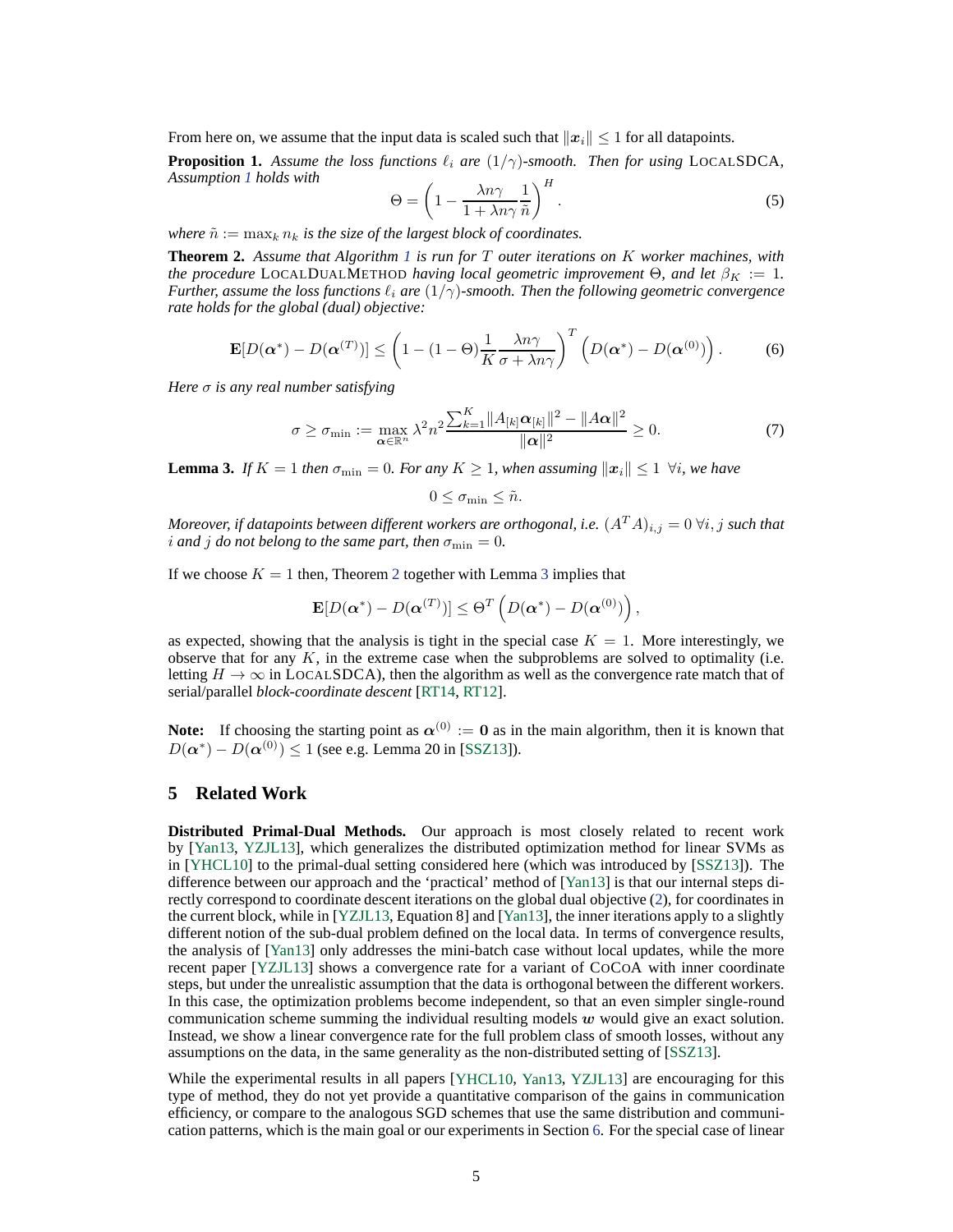SVMs, the first paper to propose the same algorithmic idea was [\[YHCL10\]](#page-9-6), which used LibLinear in the inner iterations. However, the proposed algorithm [\[YHCL10\]](#page-9-6) processes the blocks sequentially (not in the parallel or distributed setting). Also, it is assumed that the subproblems are solved to near optimality on each block before selecting the next, making the method essentially standard block-coordinate descent. While no convergence rate was given, the empirical results in the journal paper [\[YHCL12\]](#page-9-7) suggest that running LibLinear for just one pass through the local data performs well in practice. Here, we prove this, quantify the communication efficiency, and show that fewer local steps can improve the overall performance. For the LASSO case, [\[BKBG11\]](#page-8-1) has proposed a parallel coordinate descent method converging to the true optimum, which could potentially also be interpreted in our framework here.

**Mini-Batches.** Another closely related avenue of research includes methods that use *mini-batches* to distribute updates. In these methods, a mini-batch, or sample, of the data examples is selected for processing at each iteration. All updates within the mini-batch are computed based on the same fixed parameter vector  $w$ , and then these updates are either added or averaged in a reduce step and communicated back to the worker machines. This concept has been studied for both SGD and SDCA, see e.g. [\[TBRS13,](#page-9-3) [TRS14\]](#page-9-5) for the SVM case. The so called naive variant of [\[Yan13\]](#page-9-1) is also identical to mini-batch coordinate descent, with a slight scaling difference.

As is shown in [\[Yan13\]](#page-9-1) and below in Section [6,](#page-6-0) the performance of these algorithms suffers when processing large batch sizes, as they do not take local updates immediately into account. Furthermore, they are very sensitive to the choice of the parameter  $\beta_b$ , which controls the magnitude of all updates between  $\beta_b := 1$  for (conservatively) averaging, and  $\beta_b := b$  for (aggressively) adding the updates (here we denote  $b$  as the size of the selected mini-batch, which can be of size up to  $n$ ). This instability is illustrated by the fact that even the change of  $\beta_b := 2$  instead of  $\beta_b := 1$  can lead to divergence of coordinate descent (SDCA) in the simple case of just two coordinates [\[RT13\]](#page-8-11). In practice it can be very difficult to choose the correct data-dependent parameter  $\beta_b$  especially for large mini-batch sizes  $b \approx n$ , as the parameter range spans many orders of magnitude, and directly controls the step size of the resulting algorithm, and therefore the convergence rate [\[RT13,](#page-8-11) [FQR14\]](#page-8-12). For sparse data, the work of [\[RT13,](#page-8-11) [FQR14\]](#page-8-12) gives some data dependent choices of  $\beta_b$  which are safe. Known convergence rates for the mini-batch methods degrade with larger batch size  $b \approx \Theta(n)$ . More precisely, the improvement in objective function per example processed degrades with a factor of  $\beta_b$  in [\[TBRS13,](#page-9-3) [RT13,](#page-8-11) [FQR14\]](#page-8-12). In contrast, our convergence rate as shown in Theorem [2](#page-4-1) only degrades with the much smaller number of worker machines  $K$ , which can be a several order of magnitudes smaller than the mini-batch size b.

**Single Round of Communication.** One extreme is to consider methods with only a single round of communication (e.g. one map-reduce operation), as in [\[ZDW13,](#page-9-8) [ZWSL10,](#page-9-4)  $MMM^+09$  $MMM^+09$ ]. The output of these methods is the average of  $K$  individual models, trained only on the local data from each machine. In [\[ZDW13\]](#page-9-8), the authors give conditions on the data and computing environment under which these type of one-communication algorithms may be sufficient. In general, however, the true optimum of the original problem [\(1\)](#page-1-2) is *not* the average of these K models, no matter how accurately the subproblems are solved [\[SSZ14\]](#page-8-14).

**Naive Distributed Online Methods, Delayed Gradients, and Multi-Core.** On the other extreme, a natural way to distribute updates is to let every machine send updates to the master node (sometimes called the "parameter server") as soon as they are performed. This is what we call the *naive distributed SGD / CD* in our experiments. The amount of communication for such naive distributed online methods is the same as the number of data examples processed. In contrast to this, the number of communicated vectors in our method is divided by  $H$ , that is the number of inner local steps performed per outer iteration, which can be  $\Theta(n)$ .

The early work of [\[TBA86\]](#page-8-15) introduced the nice framework of gradient updates where the gradients come with some delays, i.e. are based on outdated iterates, and shows some robust convergence rates. In the machine learning setting, [\[DGBSX12\]](#page-8-16) and the later work of [\[AD11\]](#page-8-17) have provided more insights into these type of methods. However, these papers study the case of smooth objective functions of a sum structure, and so do not directly apply to general case we consider here. In the same spirit, [\[NRRW11\]](#page-8-0) implements SGD with communication-intense updates after each example processed, allowing asynchronous updates again within some delay. For coordinate descent, the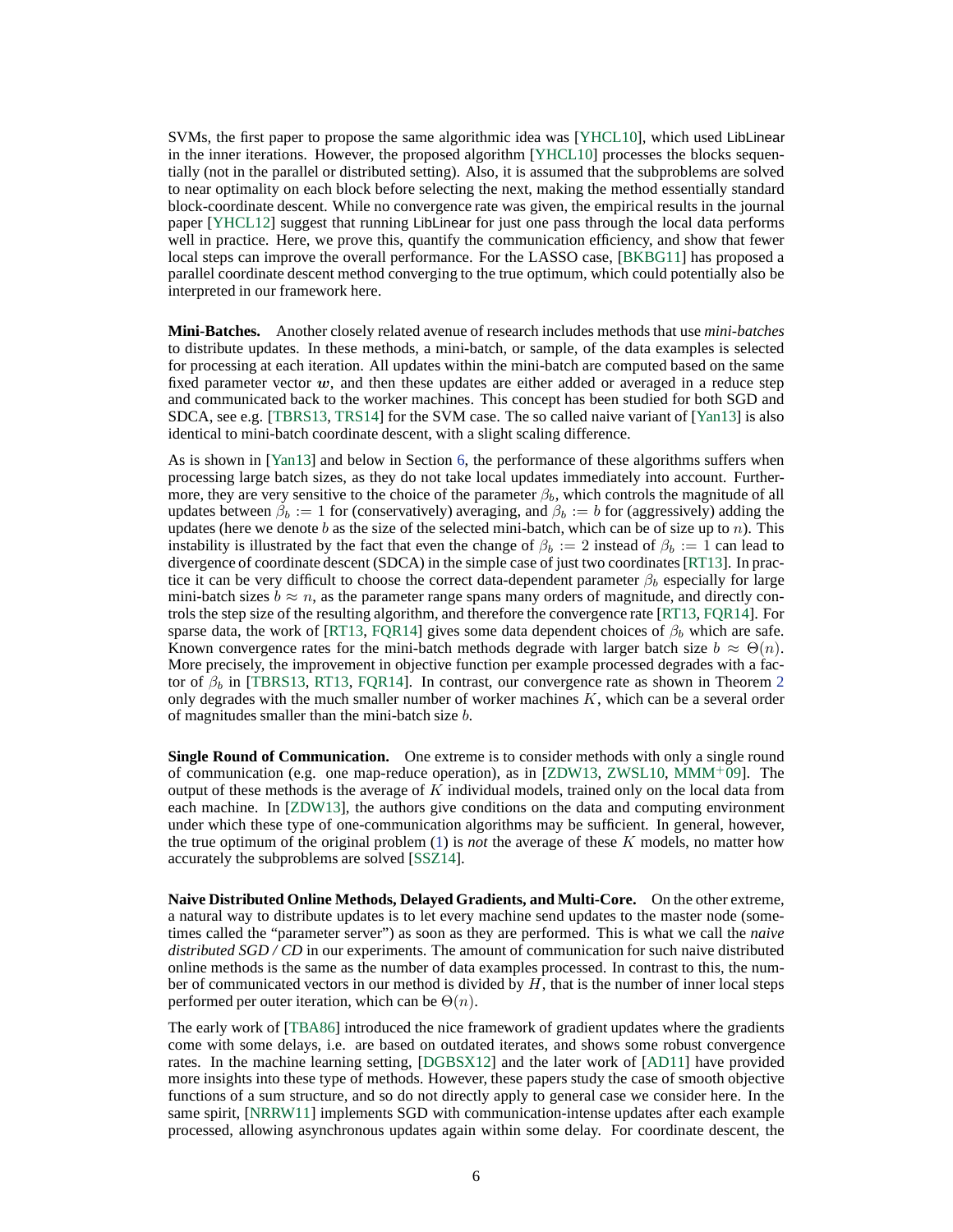analogous approach was studied in [\[LWR](#page-8-18)<sup>+</sup>14]. Both methods [\[NRRW11,](#page-8-0) [LWR](#page-8-18)<sup>+</sup>14] are H times less efficient in terms of communication when compared to COCOA, and are designed for *multicore* shared memory machines (where communication is as fast as memory access). They require the same communication cost as *naive distributed SGD / CD*, which we include in our experiments in Section [6,](#page-6-0) and a slightly larger number of iterations due to the asynchronicity. The  $1/t$  convergence rate shown in [\[NRRW11\]](#page-8-0) only holds under strong sparsity assumptions on the data. A more recent paper [\[DJM13\]](#page-8-19) deepens the understanding of such methods, but still only applies to very sparse data. For general data, [\[BBFM12\]](#page-8-20) theoretically shows that  $1/\varepsilon^2$  communications rounds of single vectors are enough to obtain  $\varepsilon$ -quality for linear classifiers, with the rate also growing with  $K^2$  in the number of workers. Our new analysis here makes the dependence on  $1/\varepsilon$  logarithmic.

#### <span id="page-6-0"></span>**6 Experiments**

In this section, we compare COCOA to traditional mini-batch versions of stochastic dual coordinate ascent and stochastic gradient descent, as well as the locally-updating version of stochastic gradient descent. We implement mini-batch SDCA (denoted mini-batch-CD) as described in [\[TBRS13,](#page-9-3) [Yan13\]](#page-9-1). The SGD-based methods are mini-batch and locally-updating versions of Pegasos [\[SSSSC10\]](#page-8-7), differing only in whether the primal vector is updated locally on each inner iteration or not, and whether the resulting combination/communication of the updates is by an average over the total size  $KH$  of the mini-batch (mini-batch-SGD) or just over the number of machines K (local-SGD). For each algorithm, we additionally study the effect of scaling the average by a parameter  $\beta_K$ , as first described in [\[TBRS13\]](#page-9-3), while noting that it is a benefit to avoid having to tune this data-dependent parameter.

We apply these algorithms to standard hinge loss  $\ell_2$ -regularized support vector machines, using implementations written in Spark on m1.large Amazon EC2 instances  $[ZCD^+12]$  $[ZCD^+12]$ . Though this nonsmooth case is not yet covered in our theoretical analysis, we still see remarkable empirical performance. Our results indicate that CoCoA is able to converge to .001-accurate solutions nearly  $25\times$ as fast compared the other algorithms, when all use  $\beta_K = 1$ . The datasets used in these analyses are summarized in Table [1,](#page-6-1) and were distributed among  $K = 4, 8$ , and 32 nodes, respectively. We use the same regularization parameters as specified in  $[SSSSC10, HCL<sup>+</sup>08]$  $[SSSSC10, HCL<sup>+</sup>08]$  $[SSSSC10, HCL<sup>+</sup>08]$  $[SSSSC10, HCL<sup>+</sup>08]$ .

<span id="page-6-1"></span>

| <b>Dataset</b> | <b>Training</b> (n) <b>Features</b> (d) <b>Sparsity</b> $\lambda$ <b>Workers</b> (K) |         |                      |    |
|----------------|--------------------------------------------------------------------------------------|---------|----------------------|----|
| cov            | 522.911                                                                              |         | $54$   22.22%   1e-6 |    |
| rcy1           | 677,399                                                                              | 47,236  | $0.16\%$   1e-6      |    |
| imagenet       | 32,751                                                                               | 160,000 | $100\% \mid 1e-5$    | 32 |

Table 1: Datasets for Empirical Study

In comparing each algorithm and dataset, we analyze the progress in primal objective value as a function of both time (Figure [1\)](#page-7-0) and communication (Figure [2\)](#page-7-1). For all competing methods, we present the result for the batch size  $(H)$  that yields the best performance in terms of reduction in objective value over time. For the locally-updating methods (COCOA and local-SGD), these tend to be larger batch sizes corresponding to processing almost all of the local data at each outer step. For the non-locally updating mini-batch methods, (mini-batch SDCA [\[TBRS13\]](#page-9-3) and mini-batch SGD [\[SSSSC10\]](#page-8-7)), these typically correspond to smaller values of  $H$ , as averaging the solutions to guarantee safe convergence becomes less of an impediment for smaller batch sizes.

First, we note that there is a clear correlation between the wall-time spent processing each dataset and the number of vectors communicated, indicating that communication has a significant effect on convergence speed. We see clearly that COCOA is able to converge to a more accurate solution in all datasets much faster than the other methods. On average, COCOA reaches a .001-accurate solution for these datasets 25x faster than the best competitor. This is a testament to the algorithm's ability to avoid communication while still making significant global progress by efficiently combining the local updates of each iteration. The improvements are robust for both regimes  $n \gg d$  and  $n \ll d$ .

In Figure [3](#page-7-2) we explore the effect of  $H$ , the computation-communication trade-off factor, on the convergence of COCOA for the cov dataset on a cluster of 4 nodes. As described above, increasing  $H$ decreases communication but also affects the convergence properties of the algorithm. In Figure [4,](#page-7-2)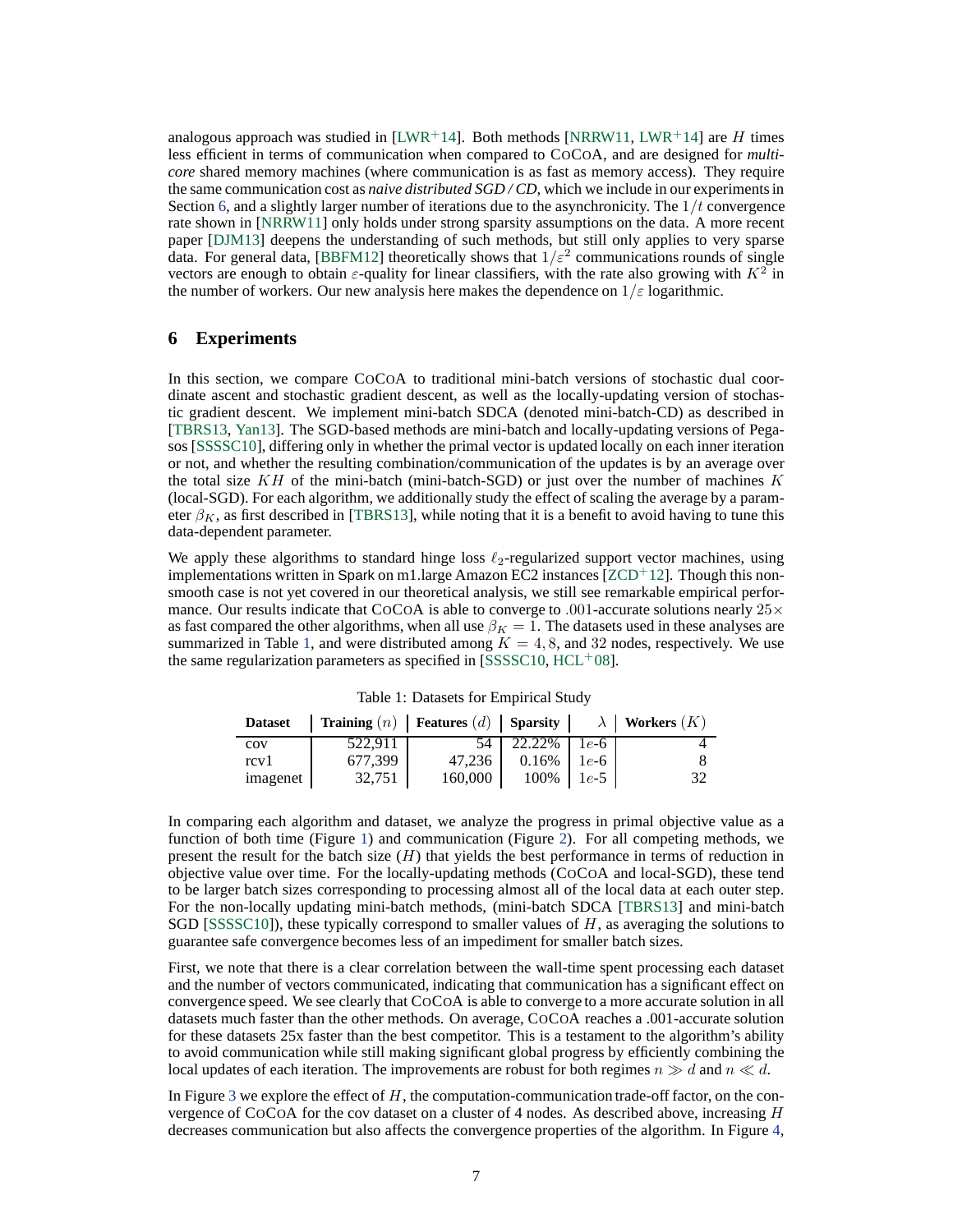<span id="page-7-0"></span>

Figure 1: Primal Suboptimality vs. Time for Best Mini-Batch Sizes (H): For  $\beta_K = 1$ , CoCoA converges more quickly than all other algorithms, even when accounting for different batch sizes.

<span id="page-7-1"></span>

Figure 2: Primal Suboptimality vs. # of Communicated Vectors for Best Mini-Batch Sizes (H): A clear correlation is evident between the number of communicated vectors and wall-time to convergence (Figure [1\)](#page-7-0).

we attempt to scale the averaging step of each algorithm by using various  $\beta_K$  values, for two different batch sizes on the Cov dataset ( $H = 1e5$  and  $H = 100$ ). We see that though  $\beta_K$  has a larger impact on the smaller batch size, it is still not enough to improve the mini-batch algorithms beyond what is achieved by COCOA and local-SGD.

<span id="page-7-2"></span>

Figure 3: Effect of H on CoCoA. Figure 4: Best  $\beta_K$  Scaling Values for  $H = 1e5$  and  $H = 100$ .

# **7 Conclusion**

We have presented a communication-efficient framework for distributed dual coordinate ascent algorithms that can be used to solve large-scale regularized loss minimization problems. This is crucial in settings where datasets must be distributed across multiple machines, and where communication amongst nodes is costly. We have shown that the proposed algorithm performs competitively on real-world, large-scale distributed datasets, and have presented the first theoretical analysis of this algorithm that achieves competitive convergence rates without making additional assumptions on the data itself.

It remains open to obtain improved convergence rates for more aggressive updates corresponding to  $\beta_K > 1$ , which might be suitable for using the 'safe' updates techniques of [\[TBRS13\]](#page-9-3) and the related expected separable over-approximations of [\[RT14,](#page-8-9) [RT12\]](#page-8-10), here applied to  $K$  instead of  $n$  blocks. Furthermore, it remains open to show convergence rates for local SGD in the same communication efficient setting as described here.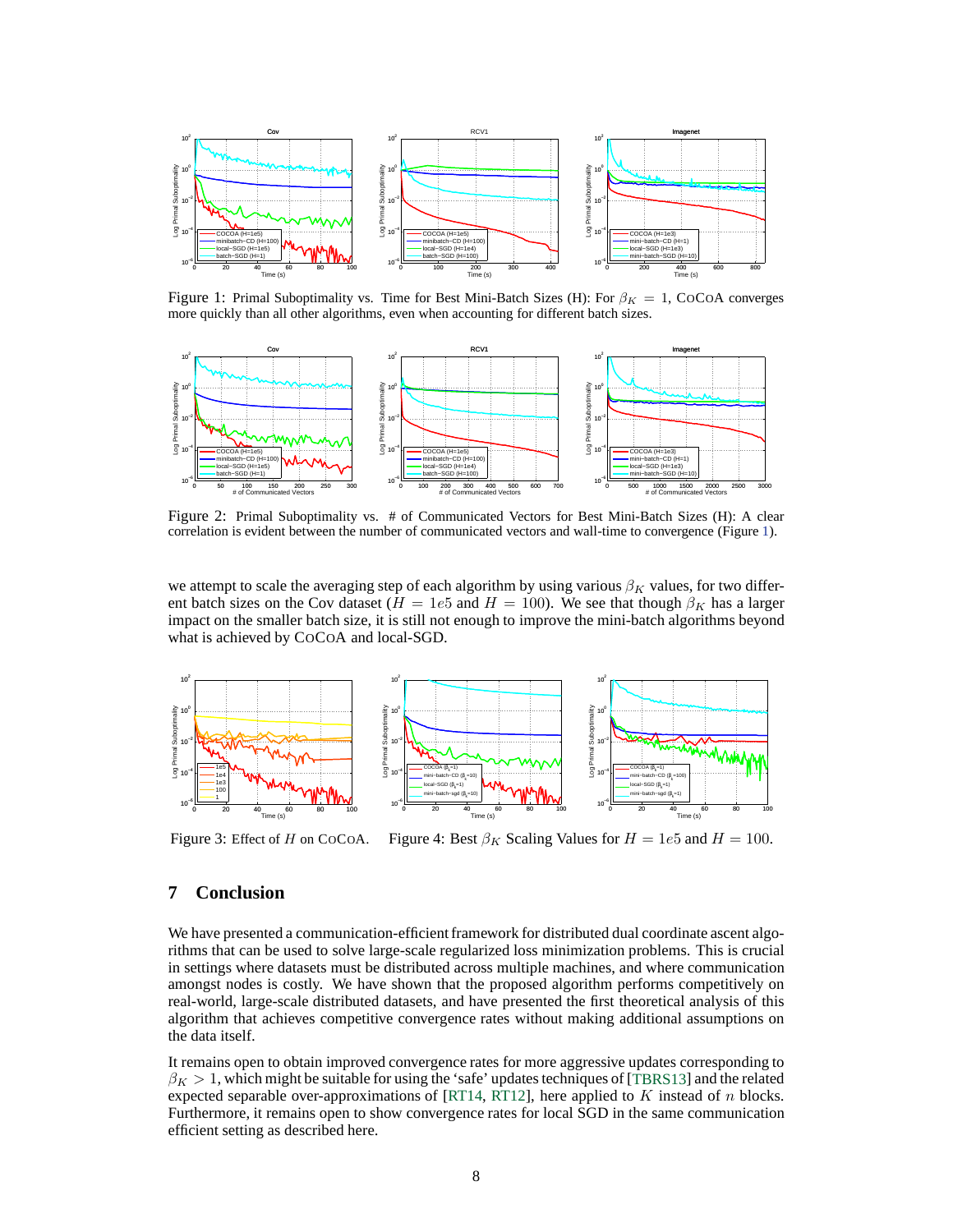**Acknowledgments.** We particularly want to thank Sanjay Krishnan for his help, as well as Shivaram Venkataraman, Ameet Talwalkar, and Peter Richtárik for fruitful discussions. MJ acknowledges support by the Simons Institute for the Theory of Computing.

## **References**

- <span id="page-8-17"></span>[AD11] Alekh Agarwal and John C Duchi. Distributed Delayed Stochastic Optimization. In *NIPS*, pages 873–881, 2011.
- <span id="page-8-20"></span>[BBFM12] Maria-Florina Balcan, Avrim Blum, Shai Fine, and Yishay Mansour. Distributed Learning, Communication Complexity and Privacy. *arXiv.org*, April 2012.
- <span id="page-8-1"></span>[BKBG11] Joseph K Bradley, Aapo Kyrola, Danny Bickson, and Carlos Guestrin. Parallel Coordinate Descent for L1-Regularized Loss Minimization. In *ICML*, 2011.
- <span id="page-8-6"></span>[Bot10] Léon Bottou. Large-Scale Machine Learning with Stochastic Gradient Descent. In Yves Lechevallier and Gilbert Saporta, editors, *COMPSTAT'2010 - Proceedings of the 19th International Conference on Computational Statistics*, pages 177–187, Paris, France, August 2010. Springer.
- <span id="page-8-16"></span>[DGBSX12] Ofer Dekel, Ran Gilad-Bachrach, Ohad Shamir, and Lin Xiao. Optimal Distributed Online Prediction Using Mini-Batches. *JMLR*, 13:165202, 2012.
- <span id="page-8-19"></span>[DJM13] John C Duchi, Michael I Jordan, and H Brendan Mcmahan. Estimation, Optimization, and Parallelism when Data is Sparse. In *NIPS*, 2013.
- <span id="page-8-12"></span>[FQR14] Olivier Fercoq, Zheng Qu, and Peter Richtárik. Fast Distributed Coordinate Descent for Non-Strongly Convex Losses. *arXiv.org*, May 2014.
- <span id="page-8-8"></span>[HCL<sup>+</sup>08] Cho-Jui Hsieh, Kai-Wei Chang, Chih-Jen Lin, S Sathiya Keerthi, and S Sundararajan. A Dual Coordinate Descent Method for Large-scale Linear SVM. In *the 25th International Conference on Machine Learning*, pages 408–415, New York, USA, 2008. ACM Press.
- <span id="page-8-18"></span>[LWR<sup>+</sup>14] Ji Liu, Stephen J Wright, Christopher Ré, Victor Bittorf, and Srikrishna Sridhar. An Asynchronous Parallel Stochastic Coordinate Descent Algorithm. In *ICML*, 2014.
- <span id="page-8-13"></span>[MMM<sup>+</sup>09] Gideon Mann, Ryan McDonald, Mehryar Mohri, Nathan Silberman, and Daniel D Walker. Efficient Large-Scale Distributed Training of Conditional Maximum Entropy Models. *NIPS*, pages 1231–1239, 2009.
- <span id="page-8-2"></span>[MRT14] Jakub Marecek, Peter Richtárik, and Martin Takáč. Distributed Block Coordinate Descent for Minimizing Partially Separable Functions. *arXiv.org*, June 2014.
- <span id="page-8-3"></span>[NC13] Ion Necoara and Dragos Clipici. Efficient parallel coordinate descent algorithm for convex optimization problems with separable constraints: Application to distributed MPC. *Journal of Process Control*, 23(3):243–253, March 2013.
- <span id="page-8-0"></span>[NRRW11] Feng Niu, Benjamin Recht, Christopher R´e, and Stephen J Wright. Hogwild!: A Lock-Free Approach to Parallelizing Stochastic Gradient Descent. In *NIPS*, 2011.
- <span id="page-8-5"></span>[RM51] Herbert Robbins and Sutton Monro. A Stochastic Approximation Method. *The Annals of Mathematical Statistics*, 22(3):400–407, September 1951.
- <span id="page-8-10"></span>[RT12] Peter Richtárik and Martin Takáč. Parallel Coordinate Descent Methods for Big Data Optimization. *arXiv.org*, December 2012.
- <span id="page-8-11"></span>[RT13] Peter Richtárik and Martin Takáč. Distributed Coordinate Descent Method for Learning with Big Data. *maths.ed.ac.uk*, 2013.
- <span id="page-8-9"></span>[RT14] Peter Richtárik and Martin Takáč. Iteration complexity of randomized block-coordinate descent methods for minimizing a composite function. *Mathematical Programming*, 144(1-2):1–38, April 2014.
- <span id="page-8-7"></span>[SSSSC10] Shai Shalev-Shwartz, Yoram Singer, Nathan Srebro, and Andrew Cotter. Pegasos: Primal Estimated Sub-Gradient Solver for SVM. *Mathematical Programming*, 127(1):3–30, October 2010.
- <span id="page-8-4"></span>[SSZ13] Shai Shalev-Shwartz and Tong Zhang. Stochastic Dual Coordinate Ascent Methods for Regularized Loss Minimization. *JMLR*, 14:567–599, February 2013.
- <span id="page-8-14"></span>[SSZ14] Ohad Shamir, Nathan Srebro, and Tong Zhang. Communication-Efficient Distributed Optimization using an Approximate Newton-type Method. *ICML*, 32(1):1000–1008, 2014.
- <span id="page-8-15"></span>[TBA86] J Tsitsiklis, D Bertsekas, and M Athans. Distributed asynchronous deterministic and stochastic gradient optimization algorithms. *IEEE Transactions on Automatic Control*, 31(9):803–812, September 1986.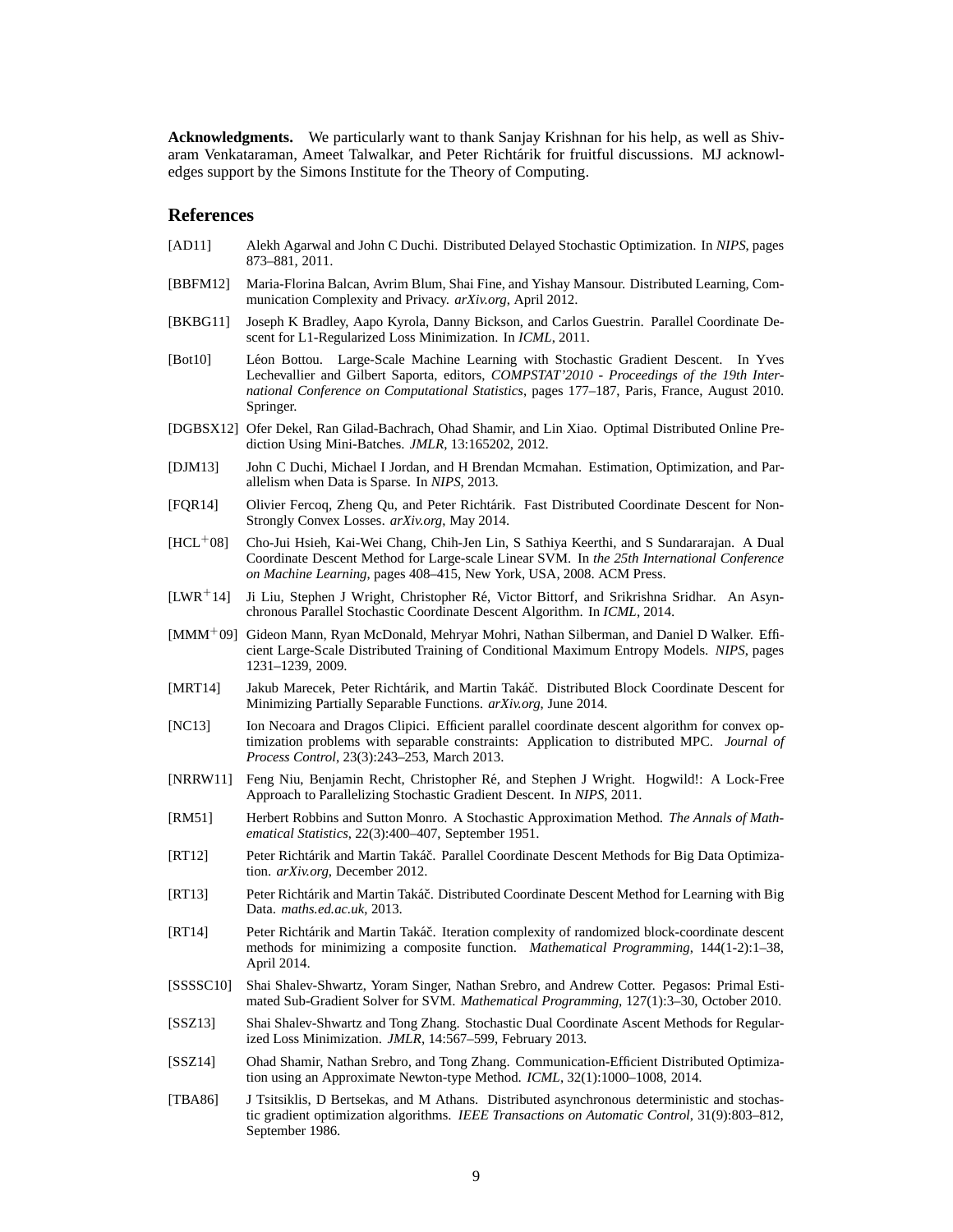- <span id="page-9-3"></span>[TBRS13] Martin Takáč, Avleen Bijral, Peter Richtárik, and Nathan Srebro. Mini-Batch Primal and Dual Methods for SVMs. In *ICML*, March 2013.
- <span id="page-9-5"></span>[TRS14] Martin Takáč, Peter Richtárik, and Nathan Srebro. Primal-Dual Parallel Coordinate Descent for Machine Learning Optimization. 2014.
- <span id="page-9-1"></span>[Yan13] Tianbao Yang. Trading Computation for Communication: Distributed Stochastic Dual Coordinate Ascent. In *NIPS*, 2013.
- <span id="page-9-6"></span>[YHCL10] Hsiang-Fu Yu, Cho-Jui Hsieh, Kai-Wei Chang, and Chih-Jen Lin. Large linear classification when data cannot fit in memory. In *the 16th ACM SIGKDD international conference*, page 833, New York, New York, USA, 2010. ACM Press.
- <span id="page-9-7"></span>[YHCL12] Hsiang-Fu Yu, Cho-Jui Hsieh, Kai-Wei Chang, and Chih-Jen Lin. Large Linear Classification When Data Cannot Fit in Memory. *ACM Transactions on Knowledge Discovery from Data*, 5(4):1–23, February 2012.
- <span id="page-9-2"></span>[YZJL13] Tianbao Yang, Shenghuo Zhu, Rong Jin, and Yuanqing Lin. On Theoretical Analysis of Distributed Stochastic Dual Coordinate Ascent. *arXiv*, December 2013.
- <span id="page-9-0"></span>[ZCD<sup>+</sup>12] Matei Zaharia, Mosharaf Chowdhury, Tathagata Das, Ankur Dave, Murphy McCauley, Michael J Franklin, Scott Shenker, and Ion Stoica. Resilient Distributed Datasets: A Fault-Tolerant Abstraction for In-Memory Cluster Computing. In *NSDI 2012*, 2012.
- <span id="page-9-8"></span>[ZDW13] Yuchen Zhang, John C Duchi, and Martin J Wainwright. Communication-Efficient Algorithms for Statistical Optimization. *JMLR*, 14:3321–3363, November 2013.
- <span id="page-9-4"></span>[ZWSL10] Martin A Zinkevich, Markus Weimer, Alex J Smola, and Lihong Li. Parallelized Stochastic Gradient Descent. *NIPS 2010: Advances in Neural Information Processing Systems 23*, pages 1–37, 2010.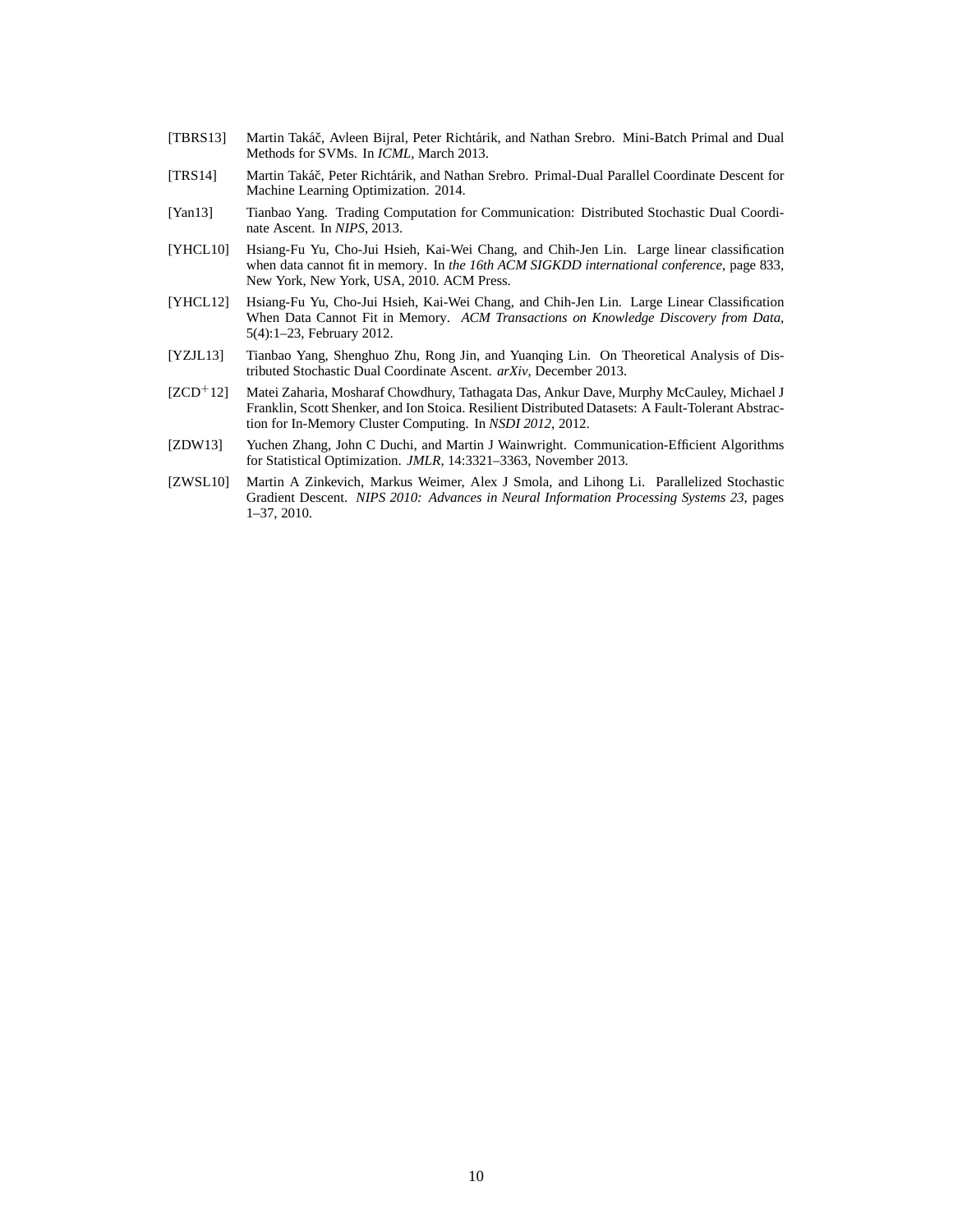## **A Proof of Theorem [2](#page-4-1)**

In the following, for a given vector  $\alpha_{[k]} \in \mathbb{R}^{n_k}$ , we write  $\alpha_{\{[k]\}} \in \mathbb{R}^n$  for its zero-padded version which coincides with  $\alpha_{[k]}$  on the k-th coordinate block, and is zero everywhere else.

**Theorem' [2.](#page-4-1)** *Assume that Algorithm [1](#page-2-2) is run for* T *outer iterations on* K *worker machines, with the procedure* LOCALDUALMETHOD *having local geometric improvement*  $\Theta$ *, and let*  $\beta_K := 1$ *. Further, assume the loss functions*  $\ell_i$  *are*  $(1/\gamma)$ *-smooth. Then the following geometric convergence rate holds for the global (dual) objective:*

$$
\mathbf{E}[D(\boldsymbol{\alpha}^*)-D(\boldsymbol{\alpha}^{(T)})] \leq \left(1-(1-\Theta)\frac{1}{K}\frac{\lambda n\gamma}{\sigma+\lambda n\gamma}\right)^T \left(D(\boldsymbol{\alpha}^*)-D(\boldsymbol{\alpha}^{(0)})\right).
$$

*Here* σ *is any real number satisfying*

$$
\sigma \geq \sigma_{\min} := \max_{\boldsymbol{\alpha} \in \mathbb{R}^n} \lambda^2 n^2 \frac{\sum_{k=1}^K \|A_{[k]} \boldsymbol{\alpha}_{[k]}\|^2 - \|A\boldsymbol{\alpha}\|^2}{\|\boldsymbol{\alpha}\|^2} \geq 0.
$$

*Proof.* From the definition of the update performed by Algorithm [1](#page-2-2) (for the setting of  $\beta_K := 1$ ), we have  $\alpha^{(t+1)} = \alpha^{(t)} + \frac{1}{K} \sum_{k=1}^{K} \Delta \alpha_{\langle k \rangle}$ . Let us estimate the change of objective function after one outer iteration. Then using concavity of  $D$  we have

$$
D(\boldsymbol{\alpha}^{(t+1)}) = D\left(\boldsymbol{\alpha}^{(t)} + \frac{1}{K}\sum_{k=1}^{K} \Delta \boldsymbol{\alpha}_{\langle [k] \rangle}\right) = D\left(\frac{1}{K}\sum_{k=1}^{K}(\boldsymbol{\alpha}^{(t)}) + \Delta \boldsymbol{\alpha}_{\langle [k] \rangle}\right)
$$
  

$$
\geq \frac{1}{K}\sum_{k=1}^{K}D(\boldsymbol{\alpha}^{(t)}) + \Delta \boldsymbol{\alpha}_{\langle [k] \rangle}).
$$

Subtracting  $D(\boldsymbol{\alpha}^{(t)})$  from both sides and denoting by  $\hat{\alpha}_{[k]}^*$  the local maximizer as in [\(3\)](#page-3-4) we obtain

$$
D(\boldsymbol{\alpha}^{(t+1)}) - D(\boldsymbol{\alpha}^{(t)}) \geq \frac{1}{K} \sum_{k=1}^{K} \left[ D(\boldsymbol{\alpha}^{(t)} + \Delta \boldsymbol{\alpha}_{\langle [k] \rangle}) - D(\boldsymbol{\alpha}^{(t)}) \right]
$$
  
\n
$$
= \frac{1}{K} \sum_{k=1}^{K} \left[ D(\boldsymbol{\alpha}^{(t)} + \Delta \boldsymbol{\alpha}_{\langle [k] \rangle}) - D((\boldsymbol{\alpha}_{[t]}^{(1)}, \dots, \hat{\boldsymbol{\alpha}}_{[k]}^{*}, \dots, \boldsymbol{\alpha}_{[t]}^{(K)})) \right]
$$
  
\n
$$
+ D((\boldsymbol{\alpha}_{[t]}^{(1)}, \dots, \hat{\boldsymbol{\alpha}}_{[k]}^{*}, \dots, \boldsymbol{\alpha}_{[t]}^{(K)})) - D(\boldsymbol{\alpha}^{(t)}) \right]
$$
  
\n
$$
\stackrel{(3)}{=} \frac{1}{K} \sum_{k=1}^{K} \left[ \varepsilon_{D,k}(\boldsymbol{\alpha}^{(t)}) - \varepsilon_{D,k}(\boldsymbol{\alpha}^{(t)} + \Delta \boldsymbol{\alpha}_{\langle [k] \rangle}) \right].
$$

Considering the expectation of this quantity, we are now ready to use Assumption [1](#page-3-3) on the *local geometric improvement* of the inner procedure. We have

$$
\mathbf{E}[D(\boldsymbol{\alpha}^{(t+1)})-D(\boldsymbol{\alpha}^{(t)})\,|\,\boldsymbol{\alpha}^{(t)}] \geq \frac{1}{K}\sum_{k=1}^{K}\mathbf{E}[\varepsilon_{D,k}(\boldsymbol{\alpha}^{(t)})-\varepsilon_{D,k}(\boldsymbol{\alpha}^{(t)}+\Delta\boldsymbol{\alpha}_{\langle [k] \rangle})\,|\,\boldsymbol{\alpha}^{(t)}]
$$
\n
$$
\stackrel{(4)}{\geq} \frac{1}{K}(1-\Theta)\sum_{k=1}^{K}\varepsilon_{D,k}(\boldsymbol{\alpha}^{(t)}).
$$

It remains to bound  $\sum_{k=1}^{K} \varepsilon_{D,k}(\boldsymbol{\alpha}^{(t)}).$ 

$$
\sum_{k=1}^{K} \varepsilon_{D,k}(\boldsymbol{\alpha}^{(t)}) \stackrel{(3)}{=} \max_{\hat{\alpha} \in \mathbb{R}^n} \left\{ \sum_{k=1}^{K} \left[ D((\boldsymbol{\alpha}_{[1]}, \ldots, \hat{\boldsymbol{\alpha}}_{[k]}, \ldots, \boldsymbol{\alpha}_{[K]})) - D((\boldsymbol{\alpha}_{[1]}, \ldots, \boldsymbol{\alpha}_{[k]}, \ldots, \boldsymbol{\alpha}_{[K]})) \right] \right\}
$$
  
\n
$$
\stackrel{(2)}{=} \max_{\hat{\alpha} \in \mathbb{R}^n} \left\{ \frac{1}{n} \sum_{i=1}^n \left( -\ell_i^*(-\hat{\alpha}_i) + \ell_i^*(-\alpha_i^{(t)}) \right) + \frac{\lambda}{2} \sum_{k=1}^K \left[ -\|A\boldsymbol{\alpha}^{(t)} + A_{[k]}(\hat{\boldsymbol{\alpha}}_{[k]} - \boldsymbol{\alpha}_{[k]}^{(t)}) \|^2 + \|A\boldsymbol{\alpha}^{(t)}\|^2 \right] \right\}
$$
  
\n
$$
= \max_{\hat{\alpha} \in \mathbb{R}^n} \left\{ D(\hat{\boldsymbol{\alpha}}) - D(\boldsymbol{\alpha}^{(t)}) + \frac{\lambda}{2} \|A\hat{\boldsymbol{\alpha}}\|^2 - \frac{\lambda}{2} \|A\boldsymbol{\alpha}^{(t)}\|^2 + \|A\boldsymbol{\alpha}^{(t)}\|^2 \right\}
$$
  
\n
$$
+ \frac{\lambda}{2} \sum_{k=1}^K \left[ -\|A\boldsymbol{\alpha}^{(t)} + A_{[k]}(\hat{\boldsymbol{\alpha}}_{[k]} - \boldsymbol{\alpha}_{[k]}^{(t)}) \|^2 + \|A\boldsymbol{\alpha}^{(t)}\|^2 \right] \right\}
$$
  
\n
$$
= \max_{\hat{\alpha} \in \mathbb{R}^n} \left\{ D(\hat{\boldsymbol{\alpha}}) - D(\boldsymbol{\alpha}^{(t)}) + \frac{\lambda}{2} \left[ \|A\hat{\boldsymbol{\alpha}}\|^2 - \|A\boldsymbol{\alpha}^{(t)}\|^2 \right] + \frac{\lambda}{2} \left[ -2(A\boldsymbol{\alpha}^{(t)})^T A(\hat{\boldsymbol{\alpha}} - \boldsymbol{\alpha}^{(t)}) - \sum_{k=1}^K \|A_{[k]}(\hat{\boldsymbol{\alpha}}_{[k]} - \boldsymbol{\alpha}_{[k]}^{(t)}) \|^2 \right] \right
$$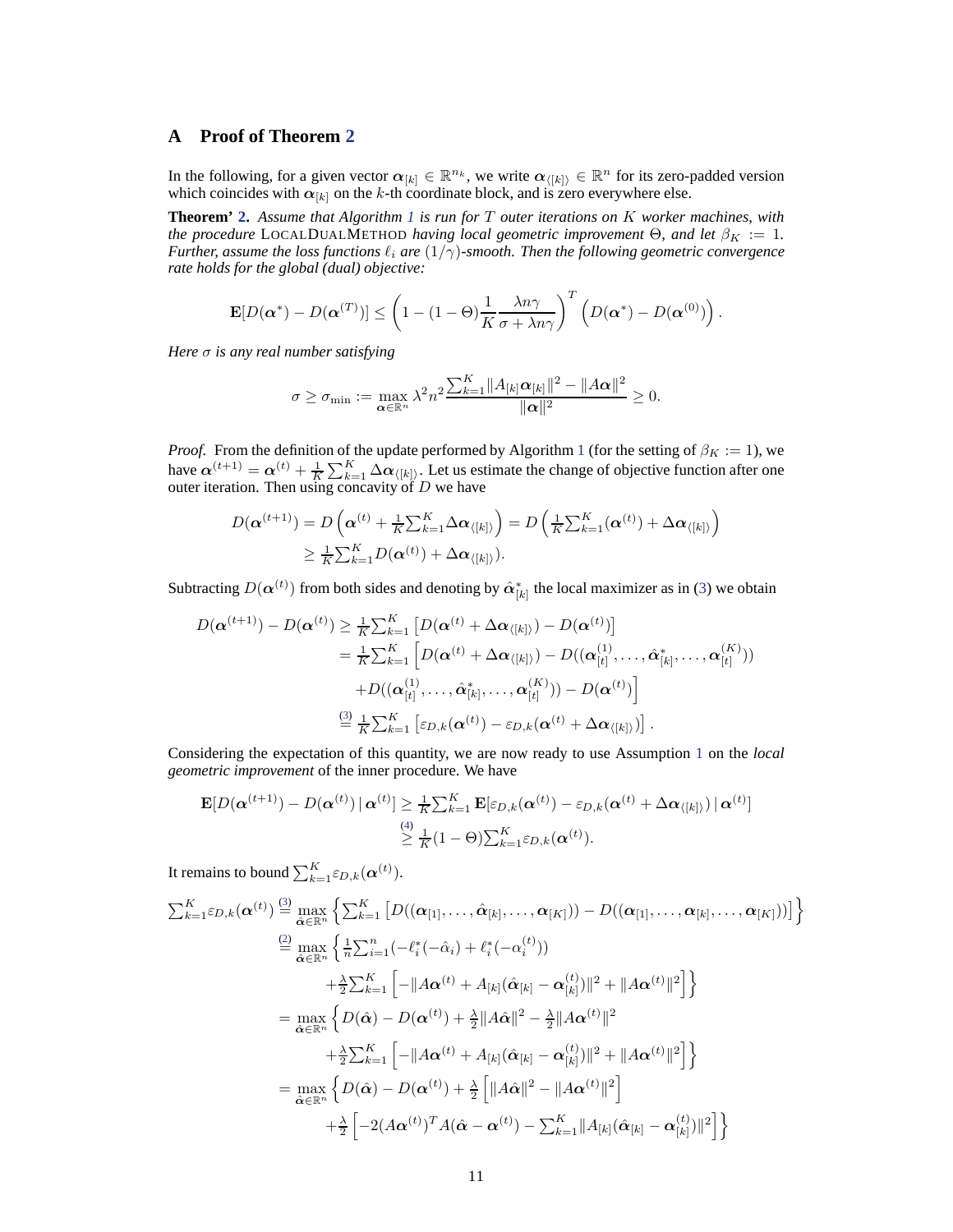$$
= \max_{\hat{\alpha} \in \mathbb{R}^n} \left\{ D(\hat{\alpha}) - D(\alpha^{(t)}) + \frac{\lambda}{2} \left[ \|A\hat{\alpha}\|^2 + \|A\alpha^{(t)}\|^2 - 2(A\alpha^{(t)})^T A\hat{\alpha} \right] \right\}
$$
  

$$
+ \frac{\lambda}{2} \left[ -\sum_{k=1}^K \|A_{[k]}(\hat{\alpha}_{[k]} - \alpha_{[k]}^{(t)})\|^2 \right] \right\}
$$
  

$$
= \max_{\hat{\alpha} \in \mathbb{R}^n} \left\{ D(\hat{\alpha}) - D(\alpha^{(t)}) + \frac{\lambda}{2} \left[ \|A(\alpha^{(t)} - \hat{\alpha})\|^2 \right] \right\}
$$
  

$$
+ \frac{\lambda}{2} \left[ -\sum_{k=1}^K \|A_{[k]}(\hat{\alpha}_{[k]} - \alpha_{[k]}^{(t)})\|^2 \right] \right\}
$$
  

$$
\geq \max_{\hat{\alpha} \in \mathbb{R}^n} \left\{ D(\hat{\alpha}) - D(\alpha^{(t)}) - \frac{\sigma}{2\lambda n^2} \|\hat{\alpha} - \alpha^{(t)}\|^2 \right\},
$$

by the definition [\(7\)](#page-4-3) of the complexity parameter  $\sigma$ . Now, we can conclude the bound as follows:

$$
\sum_{k=1}^{K} \varepsilon_{D,k}(\boldsymbol{\alpha}^{(t)}) \ge \max_{\hat{\boldsymbol{\alpha}} \in \mathbb{R}^n} \left\{ D(\hat{\boldsymbol{\alpha}}) - D(\boldsymbol{\alpha}^{(t)}) - \frac{\sigma}{2\lambda n^2} \|\hat{\boldsymbol{\alpha}} - \boldsymbol{\alpha}^{(t)}\|^2 \right\}
$$
  
\n
$$
\ge \max_{\eta \in [0,1]} \left\{ D(\eta \boldsymbol{\alpha}^* + (1-\eta) \boldsymbol{\alpha}^{(t)}) - D(\boldsymbol{\alpha}^{(t)}) - \frac{1}{2} \frac{\sigma \eta^2}{\lambda n^2} \|\boldsymbol{\alpha}^* - \boldsymbol{\alpha}^{(t)}\|^2 \right\}
$$
  
\n
$$
\ge \max_{\eta \in [0,1]} \left\{ \eta D(\boldsymbol{\alpha}^*) + (1-\eta)D(\boldsymbol{\alpha}^{(t)}) - D(\boldsymbol{\alpha}^{(t)}) + \frac{\gamma \eta (1-\eta)}{2n} \|\boldsymbol{\alpha}^* - \boldsymbol{\alpha}^{(t)}\|^2 - \frac{1}{2} \frac{\sigma \eta^2}{\lambda n^2} \|\boldsymbol{\alpha}^* - \boldsymbol{\alpha}^{(t)}\|^2 \right\}
$$
  
\n
$$
\ge \max_{\eta \in [0,1]} \left\{ \eta (D(\boldsymbol{\alpha}^*) - D(\boldsymbol{\alpha}^{(t)})) + \frac{\eta}{2n} \left( \gamma (1-\eta) - \frac{\sigma \eta}{\lambda n} \right) \|\boldsymbol{\alpha}^* - \boldsymbol{\alpha}^{(t)}\|^2 \right\}.
$$

Choosing  $\eta^* := \frac{\lambda n \gamma}{\sigma + \lambda n \gamma} \in [0, 1]$  gives

$$
\sum_{k=1}^K \varepsilon_{D,k}(\boldsymbol{\alpha}^{(t)}) \geq \frac{\lambda n \gamma}{\sigma + \lambda n \gamma} (D(\boldsymbol{\alpha}^*) - D(\boldsymbol{\alpha}^{(t)})).
$$

Therefore, we have

$$
\mathbf{E}[D(\alpha^{(t+1)}) - D(\alpha^*) + D(\alpha^*) - D(\alpha^{(t)}) \mid \alpha^{(t)}] \ge (1 - \Theta) \frac{1}{K} \frac{\lambda n \gamma}{\sigma + \lambda n \gamma} (D(\alpha^*) - D(\alpha^{(t)})),
$$
  
\n
$$
\mathbf{E}[D(\alpha^*) - D(\alpha^{(t+1)}) \mid \alpha^{(t)}] \le \left[1 - (1 - \Theta) \frac{1}{K} \frac{\lambda n \gamma}{\sigma + \lambda n \gamma} \right] (D(\alpha^*) - D(\alpha^{(t)})).
$$
  
\nThis implies the claim (6) of the theorem.

This implies the claim [\(6\)](#page-4-4) of the theorem.

### **B Proof of Proposition [1](#page-4-5)**

#### **B.1 Decomposition of the Duality Structure over the Blocks of Coordinates**

The core concept in our new analysis technique is the following primal-dual structure on each local coordinate block. Using this, we will show below that all steps of LOCALDUALMETHOD can be interpreted as performing coordinate ascent steps on the *global* dual objective function  $D(\alpha)$ , with the coordinates changes restricted to the k-th block, as follows.

For concise notation, we write  $\{\mathcal{I}_k\}_{k=1}^K$  for the partition of data indices  $\{1, 2, ..., n\}$  between the workers, such that  $|\mathcal{I}_k| = n_k$ . In other words, each set  $\mathcal{I}_k$  consists of the indices of the k-th block of coordinates (those with the dual variables  $\alpha_{[k]}$  and datapoints  $A_{[k]}$ , as available on the k-th worker).

Let us define the *local dual problem* as

<span id="page-11-0"></span>
$$
\max_{\boldsymbol{\alpha}_{[k]}\in\mathbb{R}^{n_{k}}}\left[\ D_{k}(\boldsymbol{\alpha}_{[k]};\overline{\boldsymbol{w}}):=-\frac{\lambda}{2}\|\overline{\boldsymbol{w}}+A_{[k]}\boldsymbol{\alpha}_{[k]}\|^{2}-\frac{1}{n}\sum_{i\in\mathcal{I}_{k}}\ell_{i}^{*}(-\alpha_{i})+\frac{\lambda}{2}\|\overline{\boldsymbol{w}}\|^{2}\ \right].
$$
 (8)

The definition is valid for any fixed vector  $\overline{w}$ . Here the reader should think of  $\overline{w}$  as representing the status of those dual variables  $\alpha_i$  which are *not* part of the active block k. The idea is the following: For the choice of  $\overline{\bm{w}} := \sum_{k' \neq k} A_{[k']} \alpha_{[k']}^{(0)}$ , it turns out that the local dual objective, as a function of the local variables  $\alpha_{[k]}$ , is identical the global (dual) objective, up to a constant independent of  $\alpha_{[k]}$ , or formally

$$
D_k(\boldsymbol{\alpha}_{[k]}; \overline{\boldsymbol{w}}) = D\big(\boldsymbol{\alpha}^{(0)}_{[1]}, \ldots, \boldsymbol{\alpha}_{[k]}, \ldots, \boldsymbol{\alpha}^{(0)}_{[K]}\big) + C' \quad \ \forall \ \boldsymbol{\alpha}_{[k]} \in \mathbb{R}^{n_k} ~.
$$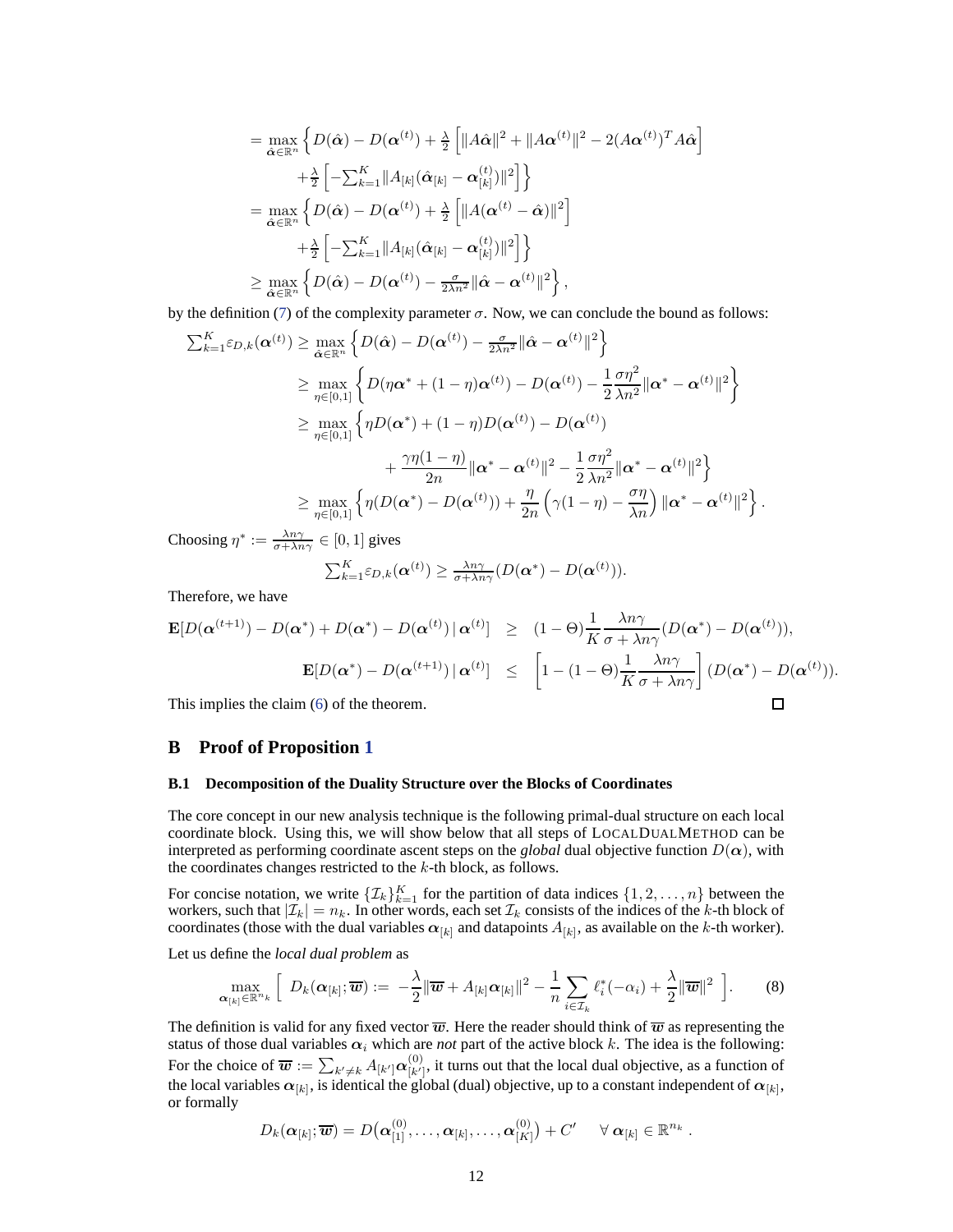The following proposition observes that the defined local problem has a very similar duality structure as the original problem [\(1\)](#page-1-2) with its dual [\(2\)](#page-2-1).

**Proposition 4.** For  $\overline{\boldsymbol{w}} \in \mathbb{R}^d$ , let us define the "local" primal problem on the k-th block as

$$
\min_{\mathbf{w}_k \in \mathbb{R}^d} \quad \left[ P_k(\mathbf{w}_k; \overline{\mathbf{w}}) := \frac{1}{n} \sum_{i \in \mathcal{I}_k} \ell_i((\overline{\mathbf{w}} + \mathbf{w}_k)^T \mathbf{x}_i) + \frac{\lambda}{2} ||\mathbf{w}_k||^2 \right]. \tag{9}
$$

*Then the dual of this formulation (with respect to the variable*  $w_k$ ) is given by the local dual prob*lem* [\(8\)](#page-11-0) *for the* k*-th coordinate block.*

*Proof.* The dual of this problem is derived by plugging in the definition of the conjugate function  $\ell_i((\overline{\boldsymbol{w}}+\boldsymbol{w}_k)^T\boldsymbol{x}_i)=\max_{\alpha_i}-\alpha_i(\overline{\boldsymbol{w}}+\boldsymbol{w}_k)^T\overline{\boldsymbol{x}_i-\ell_i^*(-\alpha_i)},$  which gives

$$
\min_{\mathbf{w}_k \in \mathbb{R}^d} \quad \frac{1}{n} \sum_{i \in \mathcal{I}_k} \max_{\alpha_i} \left( -\alpha_i (\overline{\mathbf{w}} + \mathbf{w}_k)^T \mathbf{x}_i - \ell_i^*(-\alpha_i) \right) + \frac{\lambda}{2} \|\mathbf{w}_k\|^2
$$
\n
$$
= \frac{1}{n} \sum_{i \in \mathcal{I}_k} \max_{\alpha_i} -\ell_i^*(-\alpha_i) + \min_{\mathbf{w}_k \in \mathbb{R}^d} \left[ -\alpha_i (\overline{\mathbf{w}} + \mathbf{w}_k)^T \mathbf{x}_i + \frac{\lambda}{2} \|\mathbf{w}_k\|^2 \right]
$$
\n
$$
= \max_{\alpha \in \mathbb{R}^{n_k}} \frac{1}{n} \sum_{i \in \mathcal{I}_k} -\ell_i^*(-\alpha_i) + \min_{\mathbf{w}_k \in \mathbb{R}^d} \left[ -\frac{1}{n} \sum_{i \in \mathcal{I}_k} \alpha_i (\overline{\mathbf{w}} + \mathbf{w}_k)^T \mathbf{x}_i + \frac{\lambda}{2} \|\mathbf{w}_k\|^2 \right].
$$

The first-order optimality condition for  $w_k$ , by setting its derivative to zero in the inner minimization, can be written as

$$
\boldsymbol{w}^*_k = \frac{1}{\lambda n}\sum_{i\in\mathcal{I}_k}\alpha_i\boldsymbol{x}_i = A_{[k]}\boldsymbol{\alpha}_{[k]}
$$

plugging this back in, we have that the inner minimization becomes

$$
- \lambda \frac{1}{\lambda n} \sum_{i \in \mathcal{I}_k} \alpha_i (\overline{\boldsymbol{w}} + \boldsymbol{w}_k^*)^T \boldsymbol{x}_i + \frac{\lambda}{2} {\|\boldsymbol{w}_k^*\|} \\ = - \lambda (\overline{\boldsymbol{w}} + \boldsymbol{w}_k^*)^T \boldsymbol{w}_k^* + \frac{\lambda}{2} {\|\boldsymbol{w}_k^*\|^2}
$$

<span id="page-12-0"></span>2

Writing the resulting full problem, we obtain precisely the local dual problem  $(8)$  for the  $k$ -th coordinate block. П

Using these local subproblems, we have the following nice structure of local and global duality gaps:

$$
g_k(\alpha) := P_k(\mathbf{w}_k; \overline{\mathbf{w}}) - D_k(\alpha_{[k]}; \overline{\mathbf{w}})
$$
 and  $g(\alpha) := P(\mathbf{w}(\alpha)) - D(\alpha)$ 

Here the contributions of all blocks except the active one are collected in  $\overline{w} := w - w_k$ . Recall that we defined  $\bm{w}_k := A_{[k]} \bm{\alpha}_{[k]}$  and  $\bm{w} := A \bm{\alpha}$ , so that  $\bm{w} = \sum_{k=1}^K \bm{w}_k$ .

#### **B.2 Local Convergence of LOCALSDCA**

This section is just a small modification of results obtained in [\[SSZ13\]](#page-8-4).

Observe that the coordinate step performed by an iteration of LOCALSDCA can equivalently be written as

$$
\Delta \alpha_i^* = \Delta \alpha_i^* \left( \alpha_{[k]}^{(h-1)}, \overline{\boldsymbol{w}} \right) := \underset{\Delta \alpha_i}{\operatorname{argmax}} \left( D_k(\alpha_{[k]}^{(h-1)} + e_i \Delta \alpha_i; \overline{\boldsymbol{w}}) \right). \tag{10}
$$

<span id="page-12-1"></span>For a vector  $\overline{\bm{w}}\in\mathbb{R}^d.$  In other words, the step will optimize one of the local coordinates with respect to the local dual objective, which is identical to the global dual objective when the coordinates of the other blocks are kept fixed, as we have seen in the previous subsection.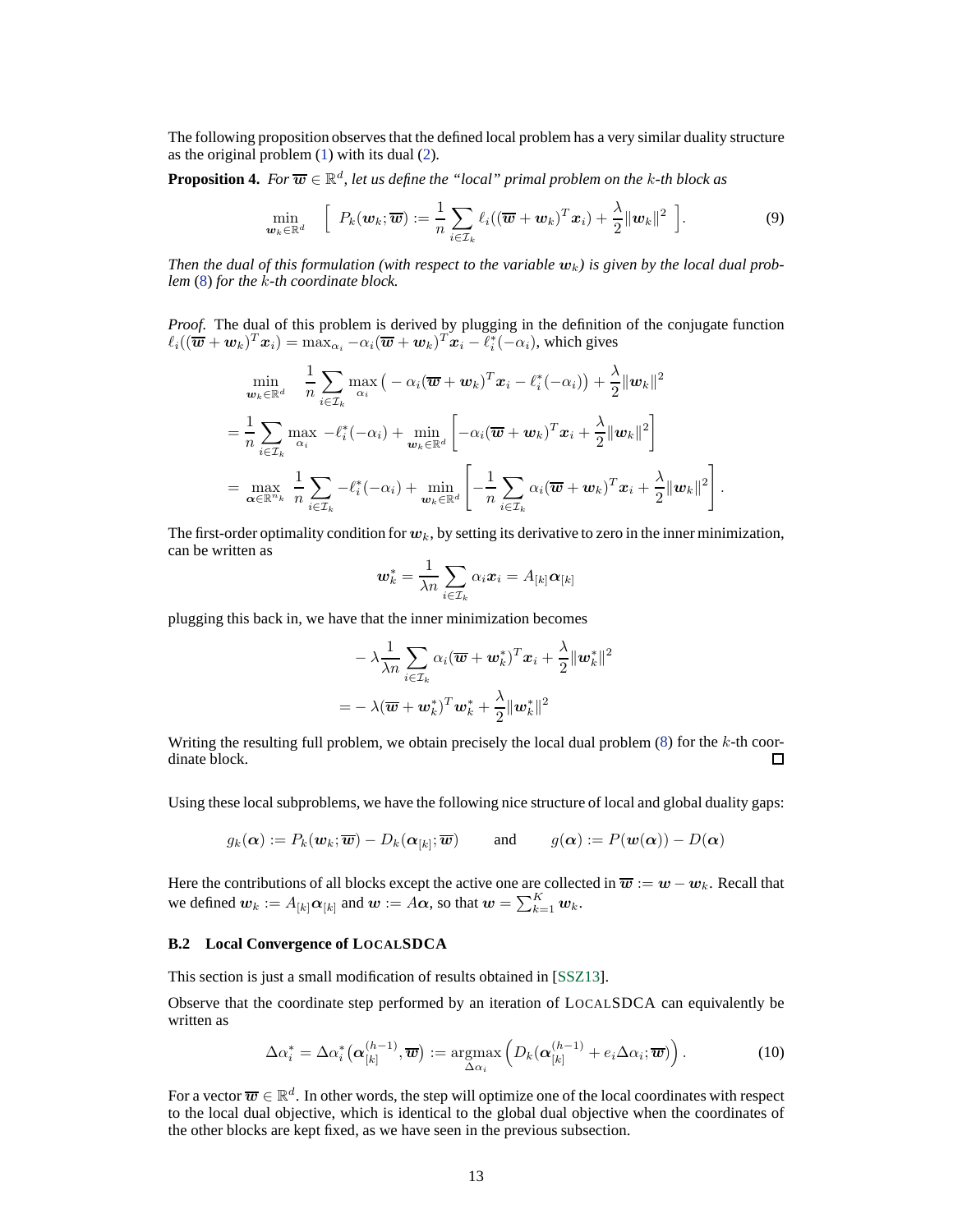**Lemma 5.** Assume that  $\ell_i^*$  is  $\gamma$ -strongly convex (where  $\gamma \geq 0$ ). Then for all iterations h of LO-CAL**SDCA** and any  $s \in [0, 1]$  we have

$$
\mathbf{E}[D_k(\boldsymbol{\alpha}_{[k]}^{(h)};\overline{\boldsymbol{w}}) - D_k(\boldsymbol{\alpha}_{[k]}^{(h-1)};\overline{\boldsymbol{w}})] \geq \frac{s}{n_k} \big( P_k(\boldsymbol{w}_k^{(h-1)};\overline{\boldsymbol{w}}) - D_k(\boldsymbol{\alpha}_{[k]}^{(h-1)};\overline{\boldsymbol{w}}) \big) - \frac{s^2}{2\lambda n^2} G^{(h)},
$$
(11)  
where  $G^{(h)} := \frac{1}{n_k} \sum_{i \in \mathcal{I}_k} \left( \|\boldsymbol{x}_i\|^2 - \frac{\lambda n \gamma (1-s)}{s} \right) (u_i^{(h)} - \alpha_i^{(h-1)})^2, -u_i^{(h-1)} \in \partial \ell_i(\boldsymbol{x}_i^T \boldsymbol{w}^{(h-1)})$  and  
 $\boldsymbol{w}^{(h-1)} = \overline{\boldsymbol{w}} + A_{[k]} \boldsymbol{\alpha}_{[k]}^{(h-1)}.$ 

*Proof.*

$$
n\left[D_k(\boldsymbol{\alpha}_{[k]}^{(h)};\overline{\boldsymbol{w}}) - D_k(\boldsymbol{\alpha}_{[k]}^{(h-1)};\overline{\boldsymbol{w}})\right]
$$
  
= 
$$
-\ell_i^*(-\alpha_i^{(h)}) - \frac{\lambda n}{2} ||\boldsymbol{w}^{(h)}||^2 - \underbrace{\left(-\ell_i^*(-\alpha_i^{(h-1)}) - \frac{\lambda n}{2} ||\boldsymbol{w}^{(h-1)}||^2\right)}_{B}.
$$

By the definition of the update [\(10\)](#page-12-0) we have for all  $s \in [0, 1]$  that

$$
A = \max_{\Delta \alpha_i} -\ell_i^*(-\alpha_i^{(h-1)} - \Delta \alpha_i) - \frac{\lambda n}{2} ||\mathbf{w}^{(h-1)} + \frac{1}{\lambda n} \Delta \alpha_i \mathbf{x}_i||^2
$$
  
\n
$$
\geq -\ell_i^*(-\alpha_i^{(h-1)} - s(u_i^{(h)} - \alpha_i^{(h-1)})) - \frac{\lambda n}{2} ||\mathbf{w}^{(h-1)} + \frac{1}{\lambda n} s(u_i^{(h)} - \alpha_i^{(h-1)}) \mathbf{x}_i||^2.
$$

From strong convexity we have

<span id="page-13-0"></span>
$$
\ell_i^* \left( -\alpha_i^{(h-1)} - s(u_i^{(h)} - \alpha_i^{(h-1)}) \right) \le s\ell_i^* (-u_i^{(h)}) + (1-s)\ell_i^* (-\alpha_i^{(h-1)}) - \frac{\gamma}{2}s(1-s)(u_i^{(h)} - \alpha_i^{(h-1)})^2.
$$
\n(12)

Hence

$$
A \stackrel{(12)}{\geq} -s\ell_i^*(-u_i^{(h)}) - (1-s)\ell_i^*(-\alpha_i^{(h-1)}) + \frac{\gamma}{2}s(1-s)(u_i^{(h)} - \alpha_i^{(h-1)})^2
$$
  

$$
- \frac{\lambda n}{2} ||\mathbf{w}^{(h-1)} + \frac{1}{\lambda n}s(u_i^{(h)} - \alpha_i^{(h-1)})\mathbf{x}_i||^2
$$
  

$$
= \underbrace{-s(\ell_i^*(-u_i^{(h)}) + u_i^{(h)}\mathbf{x}_i^T\mathbf{w}^{(h-1)})}_{s\ell(\mathbf{x}_i^T\mathbf{w}^{(h-1)})} + \underbrace{(-\ell_i^*(-\alpha_i^{(h-1)}) - \frac{\lambda n}{2} ||\mathbf{w}^{(h-1)}||^2)}_B
$$
  

$$
+ \frac{s}{2} \left(\gamma(1-s) - \frac{1}{\lambda n}s||\mathbf{x}_i||^2\right)(u_i^{(h)} - \alpha_i^{(h-1)})^2 + s(\ell_i^*(-\alpha_i^{(h-1)}) + \alpha_i^{(h-1)}\mathbf{x}_i^T\mathbf{w}^{(h-1)}.
$$

Therefore

<span id="page-13-1"></span>
$$
A - B \ge s \left[ \ell(\mathbf{x}_i^T \mathbf{w}^{(h-1)}) + \ell_i^*(-\alpha_i^{(h-1)}) + \alpha_i^{(h-1)} \mathbf{x}_i^T \mathbf{w}^{(h-1)} + \frac{1}{2} \left( \gamma(1-s) - \frac{1}{\lambda n} s \|\mathbf{x}_i\|^2 \right) (u_i^{(h)} - \alpha_i^{(h-1)})^2 \right].
$$
 (13)

Recall that our above definition of the local pair of primal and dual problems gives

$$
P_k(\boldsymbol{w}_k;\overline{\boldsymbol{w}}) - D_k(\boldsymbol{\alpha}_{[k]};\overline{\boldsymbol{w}}) = \frac{1}{n} \sum_{i \in \mathcal{I}_k} \left( \ell_i((\overline{\boldsymbol{w}} + \boldsymbol{w}_k)^T \boldsymbol{x}_i) + \ell_i^*(-\alpha_i) + \alpha_i(\overline{\boldsymbol{w}} + \boldsymbol{w}_k)^T \boldsymbol{x}_i \right).
$$

where  $\mathbf{w}_k := A_{[k]} \mathbf{\alpha}_{[k]}$ .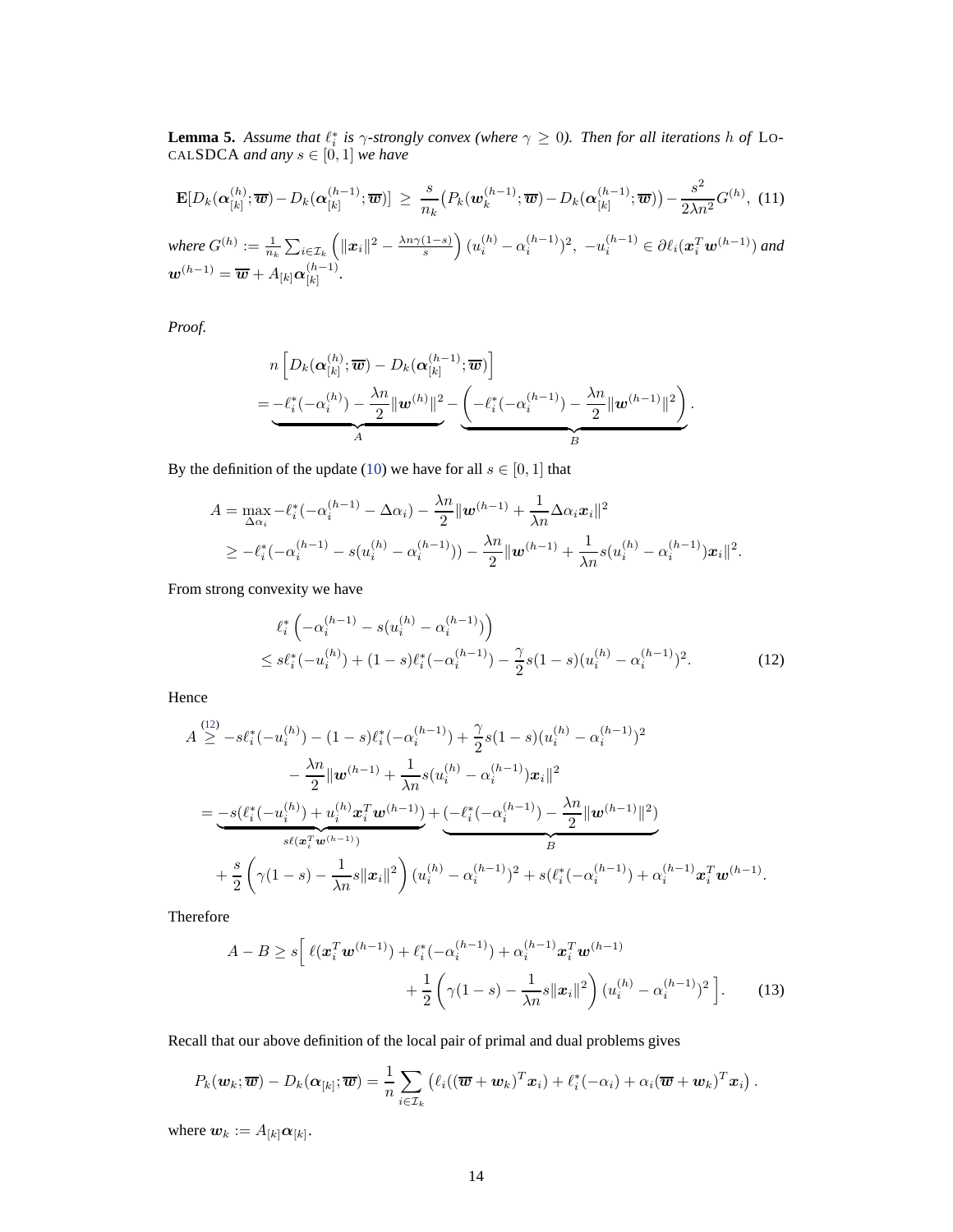If we take the expectation of [\(13\)](#page-13-1) we obtain

$$
\frac{1}{s}\mathbf{E}[A-B] \geq \frac{n}{n_k} \frac{1}{n} \sum_{i\in\mathcal{I}_k} \left[ \ell(\mathbf{x}_i^T \mathbf{w}^{(h-1)}) + \ell_i^*(-\alpha_i^{(h-1)}) + \alpha_i^{(h-1)} \mathbf{x}_i^T \mathbf{w}^{(h-1)} \right]
$$
\n
$$
- \frac{s}{2\lambda n} \underbrace{\frac{1}{n_k} \sum_{i\in\mathcal{I}_k} \left( \|\mathbf{x}_i\|^2 - \frac{\lambda n \gamma (1-s)}{s} \right) (u_i^{(h)} - \alpha_i^{(h-1)})^2}_{G^{(h)}}.
$$

Therefore, we have obtained the claimed improvement bound

$$
\frac{n}{s}\mathbf{E}[D_k(\boldsymbol{\alpha}_{[k]}^{(h)};\overline{\boldsymbol{w}})-D_k(\boldsymbol{\alpha}_{[k]}^{(h-1)};\overline{\boldsymbol{w}})] \geq \frac{n}{n_k}(P_k(\boldsymbol{w}_k^{(h-1)};\overline{\boldsymbol{w}})-D_k(\boldsymbol{\alpha}_{[k]}^{(h-1)};\overline{\boldsymbol{w}}))-\frac{s}{2\lambda n}G^{(h)}.
$$

**Proposition' [1.](#page-4-5)** Assume the loss functions  $\ell_i$  are  $(1/\gamma)$ -smooth. Then for using LOCALSDCA, *Assumption [1](#page-3-3) holds with*

$$
\Theta = \left(1 - \frac{\lambda n \gamma}{1 + \lambda n \gamma} \frac{1}{\tilde{n}}\right)^H.
$$
\n(14)

*where*  $\tilde{n} := \max_k n_k$  *is the size of the largest block of coordinates.* 

**Lemma 6** (Local Convergence on the Subproblem). *For any*  $\alpha_{\text{L1}}^{(0)}$  $\widehat{\mathbf{e}}_{[k]}^{(0)}\in\mathbb{R}^{n_k}$  and  $\overline{\boldsymbol{w}}\in\mathbb{R}^{d}$  let us define

$$
\boldsymbol{\alpha}_{[k]}^{(*)} := \underset{\boldsymbol{\alpha}_{[k]} \in \mathbb{R}^{n_k}}{\operatorname{argmax}} D_k(\boldsymbol{\alpha}_{[k]}; \overline{\boldsymbol{w}}). \tag{15}
$$

<span id="page-14-0"></span> $\Box$ 

*If* LOCALSDCA *is used for* H *iterations on block* k*, then*

$$
\mathbf{E}\left[D_k(\boldsymbol{\alpha}_{[k]}^{(*)};\overline{\boldsymbol{w}}) - D_k(\boldsymbol{\alpha}_{[k]}^{(H)};\overline{\boldsymbol{w}})\right] \leq \left(1 - \frac{s}{n_k}\right)^H \left(D_k(\boldsymbol{\alpha}_{[k]}^{(*)};\overline{\boldsymbol{w}}) - D_k(\boldsymbol{\alpha}_{[k]}^{(0)};\overline{\boldsymbol{w}})\right).
$$
 (16)

*Proof.* We will use Lemma [5](#page-12-1) with  $s := \frac{\lambda n \gamma}{1 + \lambda n \gamma} \in [0, 1]$ . Because  $||x_i|| \leq 1$ , we have  $G^{(h)} \leq 0$ . Therefore

$$
\mathbf{E}\left[D_k(\boldsymbol{\alpha}_{[k]}^{(h)};\overline{\boldsymbol{w}}) - D_k(\boldsymbol{\alpha}_{[k]}^{(h-1)};\overline{\boldsymbol{w}})\right] \geq \frac{s}{n_k}\left(P_k(\boldsymbol{w}_k^{(h-1)};\overline{\boldsymbol{w}}) - D_k(\boldsymbol{\alpha}_{[k]}^{(h-1)};\overline{\boldsymbol{w}})\right).
$$
 (17)

Following the proof of Theorem 5 in [\[SSZ13\]](#page-8-4) we obtain the claimed bound.

Now, to prove Proposition 1 it is enough to observe that for fixed k and any 
$$
\alpha = (\alpha_{[1]}, \dots, \alpha_{[K]}) \in \mathbb{R}^n
$$
, assuming we define  $\overline{w} = \sum_{k' \neq k} A_{[k']} \alpha_{[k']}$ , it holds that

$$
\varepsilon_{D,k}(\boldsymbol{\alpha}) \stackrel{\text{(3)}}{=} \max_{\hat{\boldsymbol{\alpha}}_{[k]}\in\mathbb{R}^{n_k}} D((\boldsymbol{\alpha}_{[1]},\ldots,\hat{\boldsymbol{\alpha}}_{[k]},\ldots,\boldsymbol{\alpha}_{[K]})) - D((\boldsymbol{\alpha}_{[1]},\ldots,\boldsymbol{\alpha}_{[k]},\ldots,\boldsymbol{\alpha}_{[K]}))
$$
  
=  $D((\boldsymbol{\alpha}_{[1]},\ldots,\boldsymbol{\alpha}_{[k]}^{(*)},\ldots,\boldsymbol{\alpha}_{[K]})) - D((\boldsymbol{\alpha}_{[1]},\ldots,\boldsymbol{\alpha}_{[k]},\ldots,\boldsymbol{\alpha}_{[K]}))$   
=  $D_k(\boldsymbol{\alpha}_{[k]}^{(*)};\overline{\boldsymbol{w}}) - D_k(\boldsymbol{\alpha}_{[k]};\overline{\boldsymbol{w}}),$ 

where  $\alpha_{\scriptscriptstyle[k]}^{(*)}$  $\binom{k}{k}$  is defined by [\(15\)](#page-14-0).

## **C Proof of Lemma [3](#page-4-2)**

**Lemma' [3.](#page-4-2)** *If*  $K = 1$  *then*  $\sigma_{\min} = 0$ *. For any*  $K \geq 1$ *, when assuming*  $||x_i|| \leq 1$   $\forall i$ *, we have* 

$$
0 \leq \sigma_{\min} \leq \tilde{n}.
$$

*Moreover, if datapoints between different workers are orthogonal, i.e.*  $(A^T A)_{i,j} = 0 \ \forall i, j$  *such that i* and *j do* not belong to the same part, then  $\sigma_{\min} = 0$ .